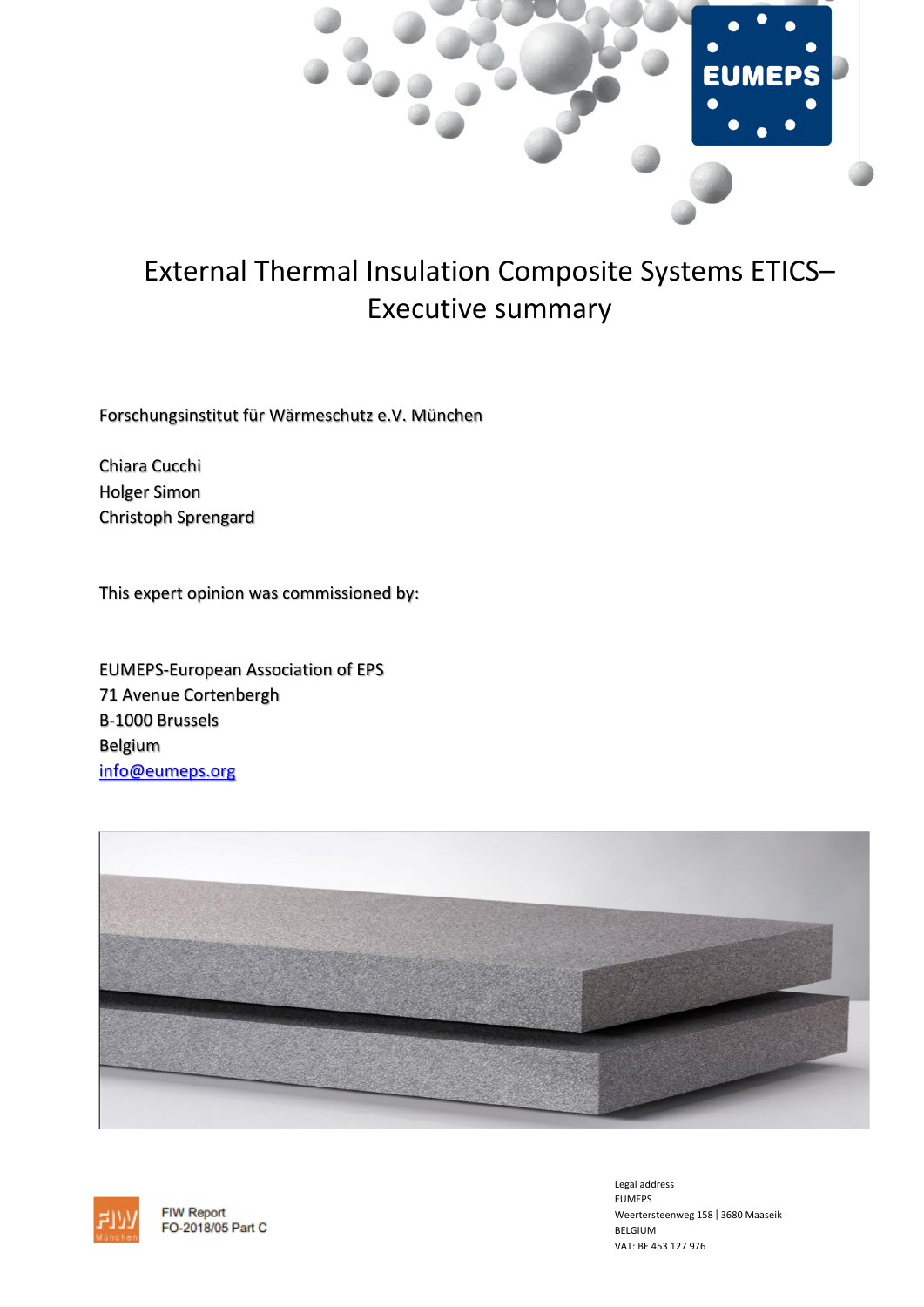

# <span id="page-1-1"></span>**External Thermal Insulation Composite Systems ETICS – Executive summary**

Forschungsinstitut für Wärmeschutz e.V. München

Chiara Cucchi Holger Simon Christoph Sprengard

This expert opinion was commissioned by:

EUMEPS-European Association of EPS Weertersteenweg 158 3680 Maaseik Belgium



# FIW München

<span id="page-1-0"></span>**Research Report FO-2018/05 Part C**



Forschungsinstitut für Wärmeschutz e.V. München T+49 89 85800-0 | F +49 89 85800-40 Lochhamer Schlag 4 | DE-82166 Gräfelfing info@fiw-muenchen.de | www.fiw-muenchen.de | Head of Institute: Prof. Dr.-Ing. Andreas H. Holm

Prof. Dr.-Ing. Andreas H. Holm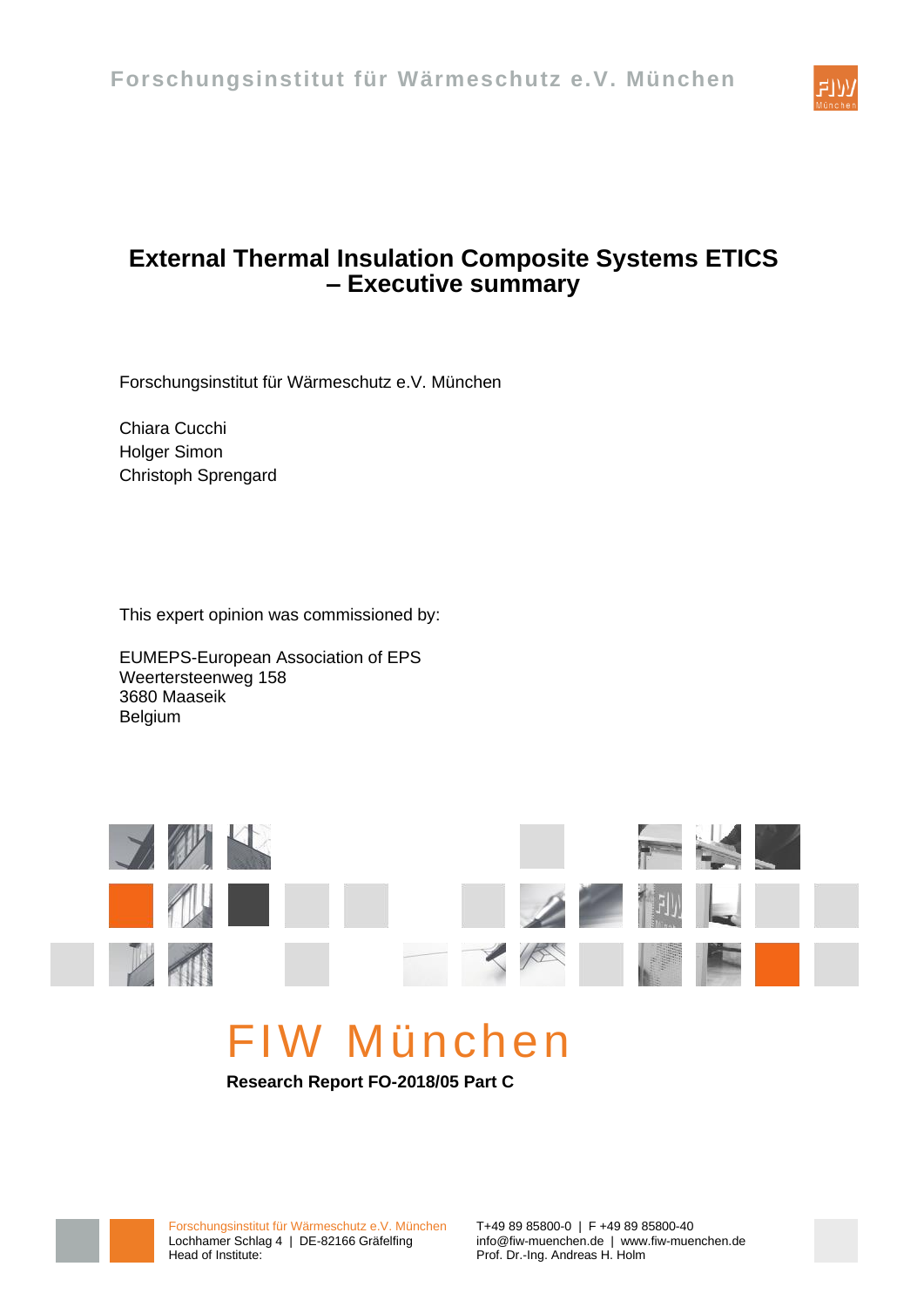

### **[FO-2018/05 Part C](#page-1-0)**

# **ETICS – [Executive summary](#page-1-1) [External Thermal Insulation Composite Systems](#page-1-1)**

This expert opinion was commissioned by:

EUMEPS-European Association of EPS Weertersteenweg 158 3680 Maaseik Belgium

The report includes 26 Pages

The responsibility for the content of this report lies with the authors.

Gräfelfing, 08/11/2021

Head of Institute **Head of Department** Responsible Researcher

Prof. Dr.-Ing. Andreas H. Holm Christoph Sprengard Chiara Cucchi



Prof. Dr.-Ing. Andreas H. Holm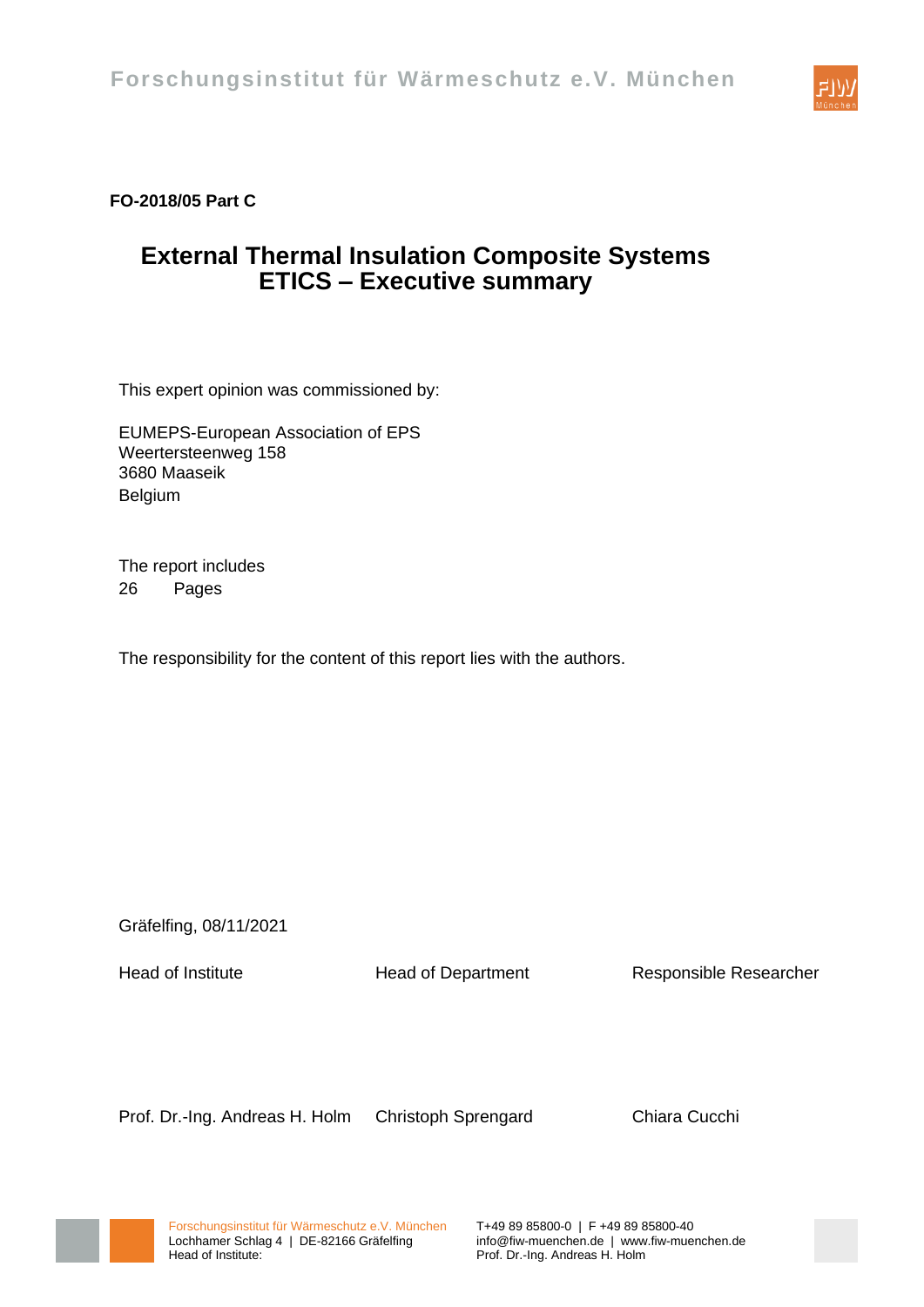

# **Table of Contents**

| 1              | <b>Introduction</b>                          |                                                               | 4              |
|----------------|----------------------------------------------|---------------------------------------------------------------|----------------|
|                | 1.1                                          | <b>Documents</b>                                              | $\overline{4}$ |
|                | 1.2                                          | Gaps, shortcomings and open questions                         | $\overline{4}$ |
| $\overline{2}$ |                                              | Background and scope of the project                           | 5              |
| 3              | Basic literature survey and State of the Art |                                                               | $\overline{7}$ |
|                | 3.1                                          | General outputs of the literature survey and State of the Art | 7              |
|                | 3.2                                          | Hygrothermal analysis                                         | 8              |
|                | 3.3                                          | Mechanical analysis                                           | $9$            |
|                | 3.4                                          | Durability aspects                                            | 9              |
| 4              | <b>Hygrothermal performance</b>              |                                                               | 10             |
|                | 4.1                                          | Sensitivity analysis                                          | 10             |
|                | 4.2                                          | Distribution of water                                         | 13             |
|                | 4.3                                          | Risk of frost damage                                          | 15             |
|                | 4.4                                          | Durability aspects                                            | 16             |
| 5              | <b>Mechanical performance</b>                |                                                               | 18             |
|                | 5.1                                          | Thermal expansion and thermal shock                           | 21             |
|                | 5.2                                          | Impact of loads on ETICS                                      | 22             |
| 6              | <b>Summary</b>                               |                                                               | 23             |
| 7              | <b>Recommendations and future steps</b>      |                                                               | 23             |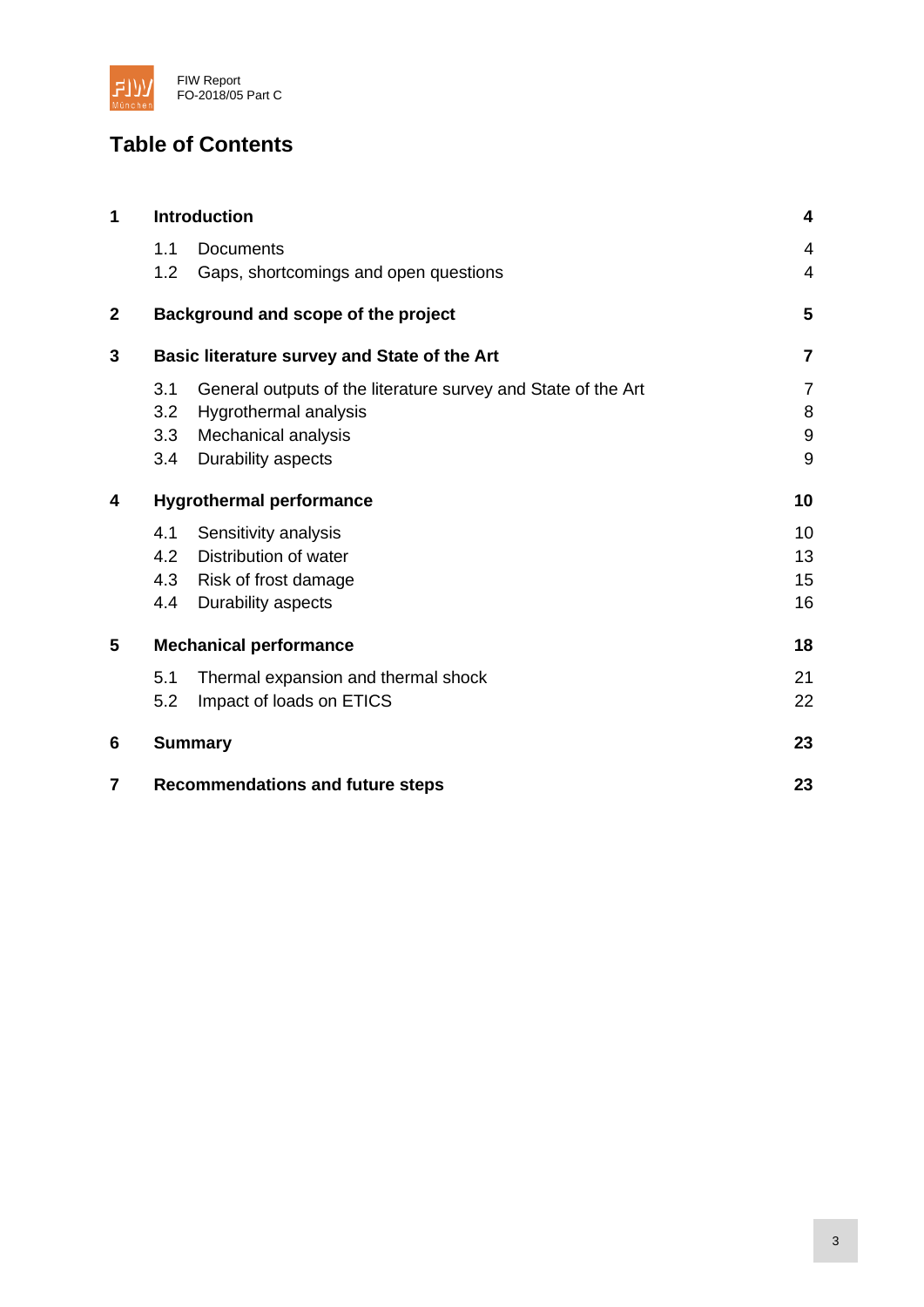

# <span id="page-4-0"></span>**1 Introduction**

The literature survey highlighted several gaps, shortcomings and open questions related to static and dynamic loads that have been assessed through sensitivity analysis, multi-level simulations and analytic models.

This document summarises the outputs, gaps and open questions that came up from the literature survey and the results of the numerical simulations.

#### <span id="page-4-1"></span>**1.1 Documents**

The contents of the following report are based on the outputs of the literature survey described in detail in the State of Art report (Cucchi, C.; Sprengard, C.; Sieber, S.; Karrer, C. (2019): External Thermal Insulation Composite Systems ETICS – Basic literature survey and state of the art on materials, models and building physics) mentioned hereafter SoA report and on the results of the hygrothermal and mechanical analysis carried out using the software WUFI® and COMSOL® extensively collected in the simulations and analysis report ( Cucchi, C.; Simon, H.; Sprengard, C. (2021): External Thermal Insulation Compo-site Systems ETCS – Hygrothermal and Mechanical simulations and analysis – Sensitivity analysis for hygrothermal performance and evaluation of the mechanical forces) which is mentioned hereafter as WP2/3 report. Furthermore, the content is also based on the report from technical experts (Oberhaus, H.; Keßler, D.; Block, K.; Becker R. (2021): Gutachtliche Stellungnahme Nr. 20.5.080 - Fassung 2.1 - 06-01-2021 - Funktionstüchtigkeit der Wärmedämm-Verbundsysteme (WDVS) - Grundlagen und Strukturen der Nachweisführung. Translation: Expert opinion No. 20.5.080 - Version 2.1 - 06-01-2021 - Functionality of thermal insulation composite systems (ETIC-kits) - Basics and structures of proof of mechanical stability).

#### <span id="page-4-2"></span>**1.2 Gaps, shortcomings and open questions**

During the analysis and assessment of the hygrothermal and mechanical performance of ETICS, some gaps, shortcomings and open questions were highlighted, which are listed below.

- There is a lack of data regarding the amount of water due to wind driven-rain that enters a crack as well as the different mechanisms that could influence the water uptake.
- The information available on the effect of moisture on the mechanical performance of the system are not completed and sufficient regarding the changes in the mechanical performance related to the water content and water absorption of the product.
- **EXECT** An evaluation criterion to assess the risk of frost in the rendering system as well as in the thermal insulation is missing.
- The evaluation of the effect of ageing on the material insulation is missing as well as the definition of a method based on the evaluation of the deterioration of properties over time and exposure.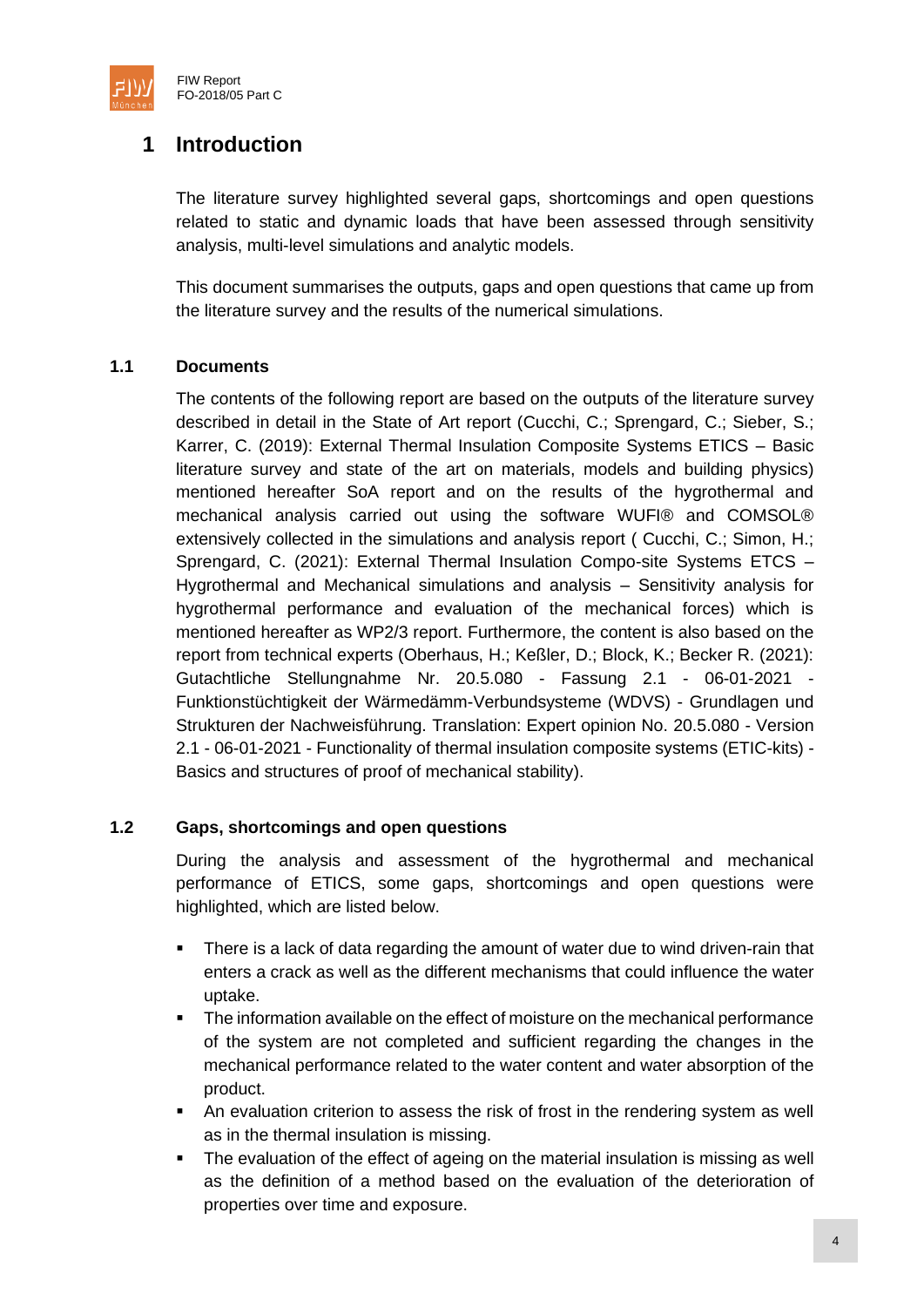

- The current models are available for thin thermal insulation so far but need to be validated for thicker insulation layers since the shear force on anchors, in this case, is expected to increase.
- **•** The standard does not consider the influence of hygrothermal loads and shrinking on the system. These loads produce deformation on the system that combined with wind load and dead load increase the shear force that act on the anchors.
- **•** The evaluation of how the anchors can support the combination of load (wind load, dead load, hygrothermal load) in thicker systems is missing since the anchors are designed to support tensile load only and not shear load.
- The standard formulates basic design requirements for the anchors but does not cover the two different types of load-bearing behaviour (bonded and mechanical fixed). In case of no bonding or thermal insulation not sufficiently shear-stable, the anchors have to absorb the shear forces from dead load and hygrothermal effects. This means that shear forces and possibly bending moments act on anchors (use typically associated with ETAG 020). However, the standard only considers the requirements for anchors according to ETAG 014.
- **The safety coefficient for the material was determined on the basis of many years** of experience with ETIC systems (in the German administrative regulation template for technical building regulations). However, in case of thicker thickness, the shear force on anchors is higher and this is not in deep investigated so far. Therefore, this could lead to a higher partial safety coefficient.
- **•** The definition of moisture conversion factors Fm for wet materials in the building environment is a pragmatic approach that enables experts to judge effortless on the thermal quality of existing insulating layers. Nevertheless, the conversion coefficients and the range of the validity for some materials have to be adjusted when revising EN ISO 10456.

# <span id="page-5-0"></span>**2 Background and scope of the project**

ETIC-system is a well-known efficient system that offers peculiar properties thanks to the cooperation and interaction of its components that make it an optimal system for improving the thermal performance of the building envelope. However, the performance of ETICS and its suitability for special applications cannot be derived only from product testing according to the identification/specification standard. The tests described by the standard, indeed, do not provide information about the sensitivity of variations of single properties, nor do they provide a full set of possible relevant properties and statements about interactions under particular conditions. The practical interactions are not described by the standards, only a set of mainly descriptive single characteristics based on a defined laboratory framework is given. Furthermore, over the last 50 years, most of the products were further developed changing their composition, thermal conductivity, water vapour transmission properties, mechanical properties and above all increased thickness to keep up with the increase of energy requirements. New products based on other thermal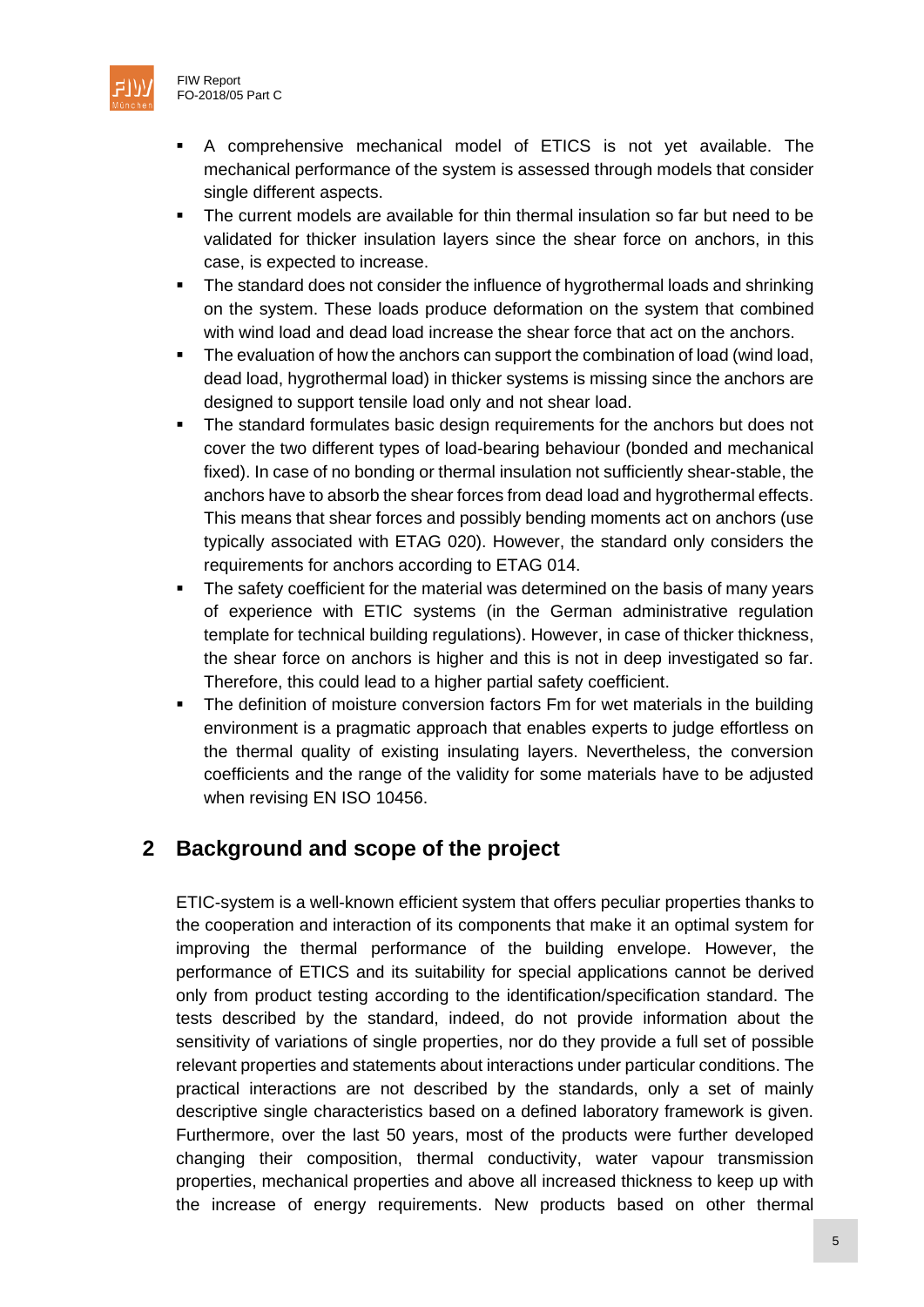

insulations were brought to the market as well. Therefore, the need to find a set of characteristics behind the optimal performance of ETICS and to understand the impact of the system component parameters on the system's performance has arisen. These properties need to assess the hygrothermal and mechanical performance since they are dominant for the performance of ETICS. The study focuses on the thermal insulation component (EPS and mineral wool) due to the range extension of the task.

The project was carried out during the intensive work performed by TC88/WG18 on the development of the new harmonised standard (prEN 17237). Therefore, it is raised the need to create insight into the current status and development of the knowledge on the ETICS-topic to raise questions on the validity of the available declarations on the product characteristics and on the validity of the used models and test methods.

In case of ETICS, the whole system is the product that is CE marked according to the harmonised standard. Therefore, the DoP is drawn up for ETICS by the system holder who is responsible for the conformity of the system.

Furthermore, declared values only partly represent the real values of the single products since they are given in spans of values and classes in the DoP and for each test, a specific product is tested and therefore there is no certainty that the product delivered on the building site has the same product properties as the set of declared values given by the manufacturer. Furthermore, the producers have also the possibility to declare the performance of the product in a conservative way. This means that the declared values could be (much) smaller than the test results and - as a consequence – the system performance might be different from expectations. Indeed, the main purpose of the declared value is to allow identification of a product to provide unique description for the European market and not for evaluation design purposes. The set of relevant characteristics can be called the "fingerprint" of an ETICS (detailed definition in chapter 2.4 of the SoA report). The Fingerprint stands for unique identification and its concept can assume different shades. On the material level, the relevant set of characteristics is based on declared values for the product identification based on technical regulation. In addition, the Fingerprint can represent the specific performance of a specific product determined by a full set of tests on one batch. These are product properties that identify the product and allow regulations for sale and application. However, this identification does not necessarily give sufficient information to describe the building physics behaviour of the system. Therefore, additional parameters are needed. As an extension of the Fingerprint idea, the building physics fingerprint of a system deals with material properties that are based on chemical and physical structure of the components and their interaction in the system, considering typical impositions. Besides the role of describing the components and the system, the Fingerprint can be considered as the relation between the material properties or layer properties and the system performance. This means that by identifying the Fingerprint of an ETICS, it is possible to evaluate the tolerances of the products in relation to the performance of the system. Therefore, the evaluation of this set of interlocking product and layer performances show the mechanisms behind the success and failure of an ETIC-system.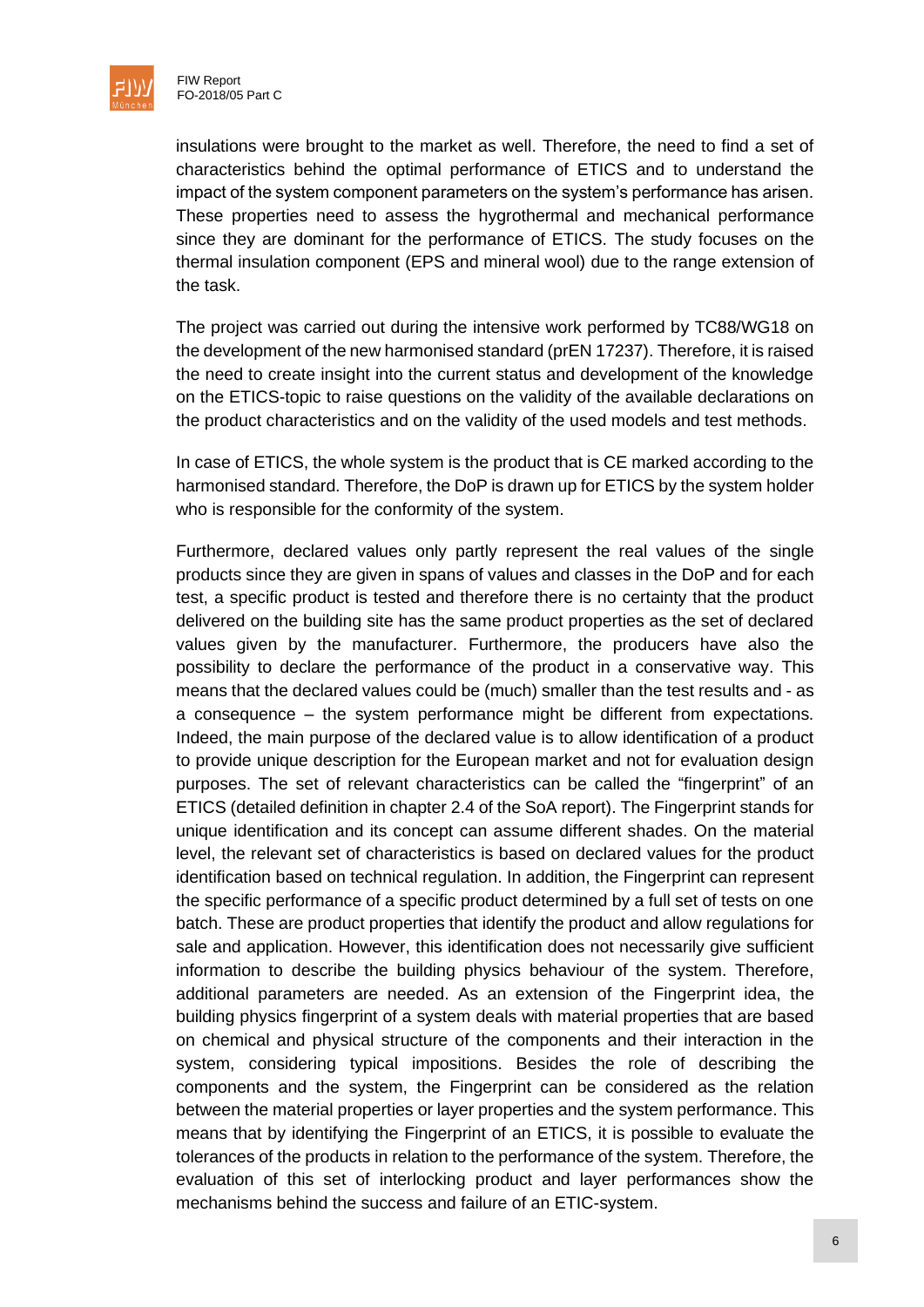

The general aim of the research project is to identify relevant characteristics in terms of material properties that are suitable for modelling the performance of an ETIC system and can give information behind its key factors.

## <span id="page-7-0"></span>**3 Basic literature survey and State of the Art**

The scope of the literature survey is to collect knowledge and give a broad approach in the frame of ETICS, considering the relevant aspects and details of the system that influence its quality and durability. Information, from different countries, articles, data and reports were collected to find the most relevant parameters and the leverages in this field. The result of this research is a detailed overview of the status of scientific information and available reports on ETICS. Different topics are handled: hygrothermal analysis, mechanical analysis, and aspects of ETICS durability.

The results of the literature survey are discussed in detail in the SoA report.

#### <span id="page-7-1"></span>**3.1 General outputs of the literature survey and State of the Art**

General remark on the hygrothermal and mechanical analysis studies investigated is that the main focus is on the properties and function of individual components without considering the interactions between the different layers. The studies analyse single aspects and, thus, all the models found for mechanical and hygrothermal simulations refer to one part of the system solving very specific questions. The results cannot be generalised and therefore, it is difficult to acquire an overall view of the phenomenon. Some studies even lack a proper assessment of the results and therefore possible correlations between single properties and mechanical and hygrothermal performance cannot be done. Even studies that try to establish a correlation of properties are limited in terms of general findings, as the relationship between the properties of a product must be defined for the concrete framework conditions of the product.

The same limitation is also valid for the boundary conditions and material characterization: They refer to a specific application that does not allow to extend the validity of the results or very much limits the extension. Therefore, it is not known if the same result will also be reached with different inputs regarding both boundary conditions and material properties. Also, the boundary conditions (e.g. wind loads) are too specific and simplified. Simplifications of real conditions for the modelling are necessary and common practice in simulations, but the simplifications shall not exclude relevant parameters as the dynamic character of the loads.

Furthermore, all studies have in common that they are not considering interactions between components.

Almost all studies lack a comparison of the material properties used to feed the simulation models with properties found for typical material on the market or with declared material properties. As a consequence, it is only partly possible to extend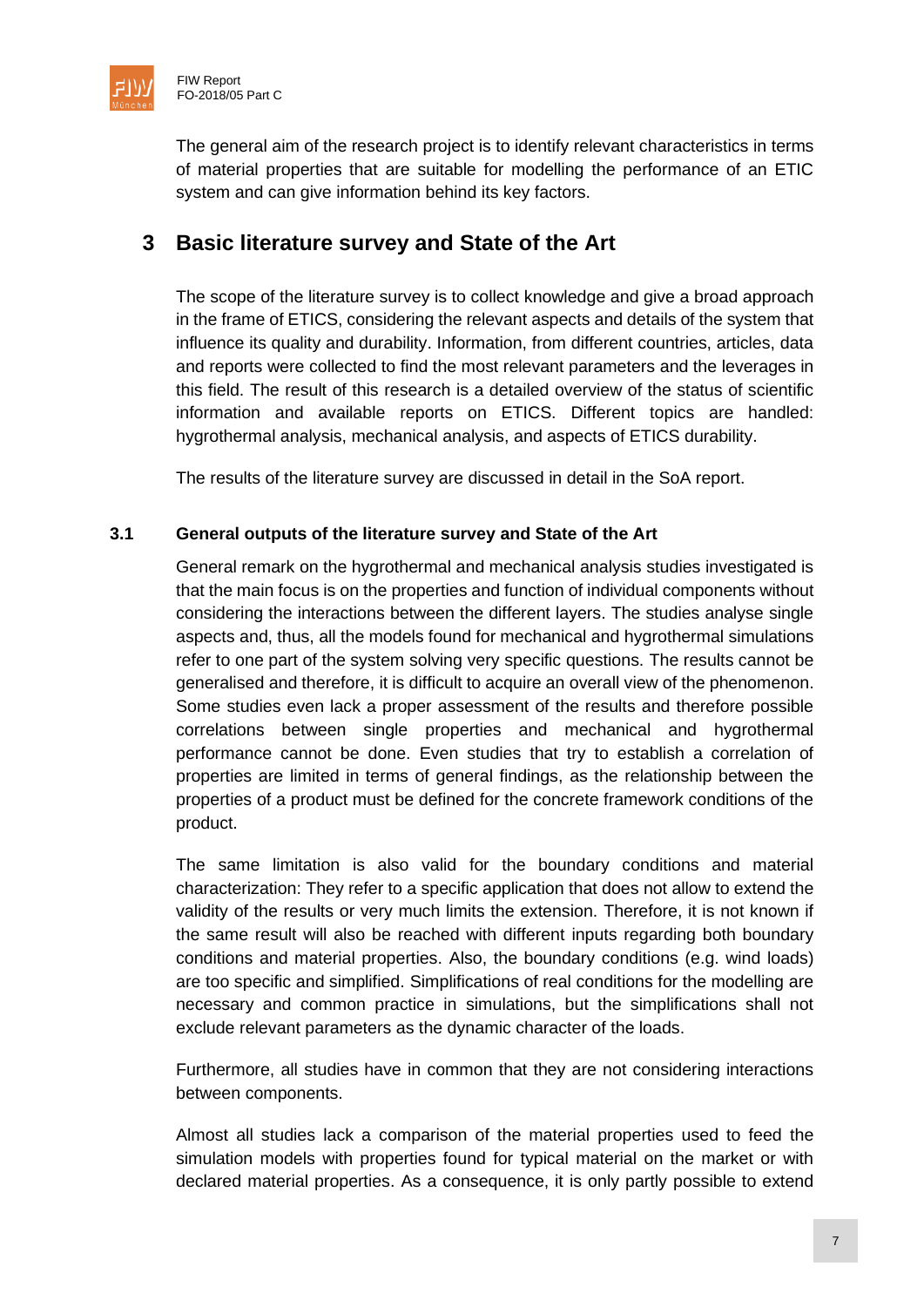

the results to other conditions. However, more generally, the results are valid only for the type of products and applications investigated.

Furthermore, the mechanical and hygrothermal properties are not correlated to the process and raw material of the thermal insulation. This means that there is no reference on the material properties based on the chemical and physical structure of the components. There is also a lack of information about the influence of changes in the material composition (e.g. as historically developed) on the mechanical and hygrothermal performance of the thermal insulation in a system, since sensitivity analysis for spans of material values and limitations due to material properties and the correlation between most of the properties are not known.

**The studies analysed provide only limited information with which it is not possible to establish a reliable correlation between the material properties (or layer properties) and the performance of the system. More information on interactions of materials and different layers are needed to understand the mechanisms behind the success and failure of an ETIC-system**.

#### <span id="page-8-0"></span>**3.2 Hygrothermal analysis**

The studies concerning the assessment of thermal shock mainly focus on the number of thermal shock incidents without considering the differences in the response of different materials to the events. Furthermore, the way damages occur in different parts of the ETICS as a reaction of the system to thermal shock events remains unclear as well as the role of the mechanical behaviour of the thermal insulation and the interaction of thermal shock with other loads such as the combination of hightemperature stress in combination with high wind-load.

The studies investigating the influence of initial moisture lack an assessment of the effects of high humidity on the mechanical stability of the system. High moisture contents – especially in combination with high temperatures – can cause degradation effects on mechanical properties. Additionally, higher moisture contents lead to higher energy consumption: The consideration of the additional thermal transport caused by the presence of moisture is usually done by the moisture correction factors according to ISO 10456. Depending on the material assessed and the boundary conditions found, this could underestimate the additional thermal transport by neglecting the phase changes and latent heat transports caused by evaporation, condensation and moisture movement. In this context, the standards for testing and assessment of results need to be revised and complemented.

A general limitation is connected to the simulation tools used for the analysis of winddriven rain. Usually, the moisture uptake is considered as a percentage of the total amount of wind-driven rain given for a specific location. Furthermore, simulation programs for combined heat and moisture analysis cannot consider atmospheric pressure changes. Therefore, the extra pressure on the moisture film on the surface of the building provided by the wind is not considered. Attention has to be paid as well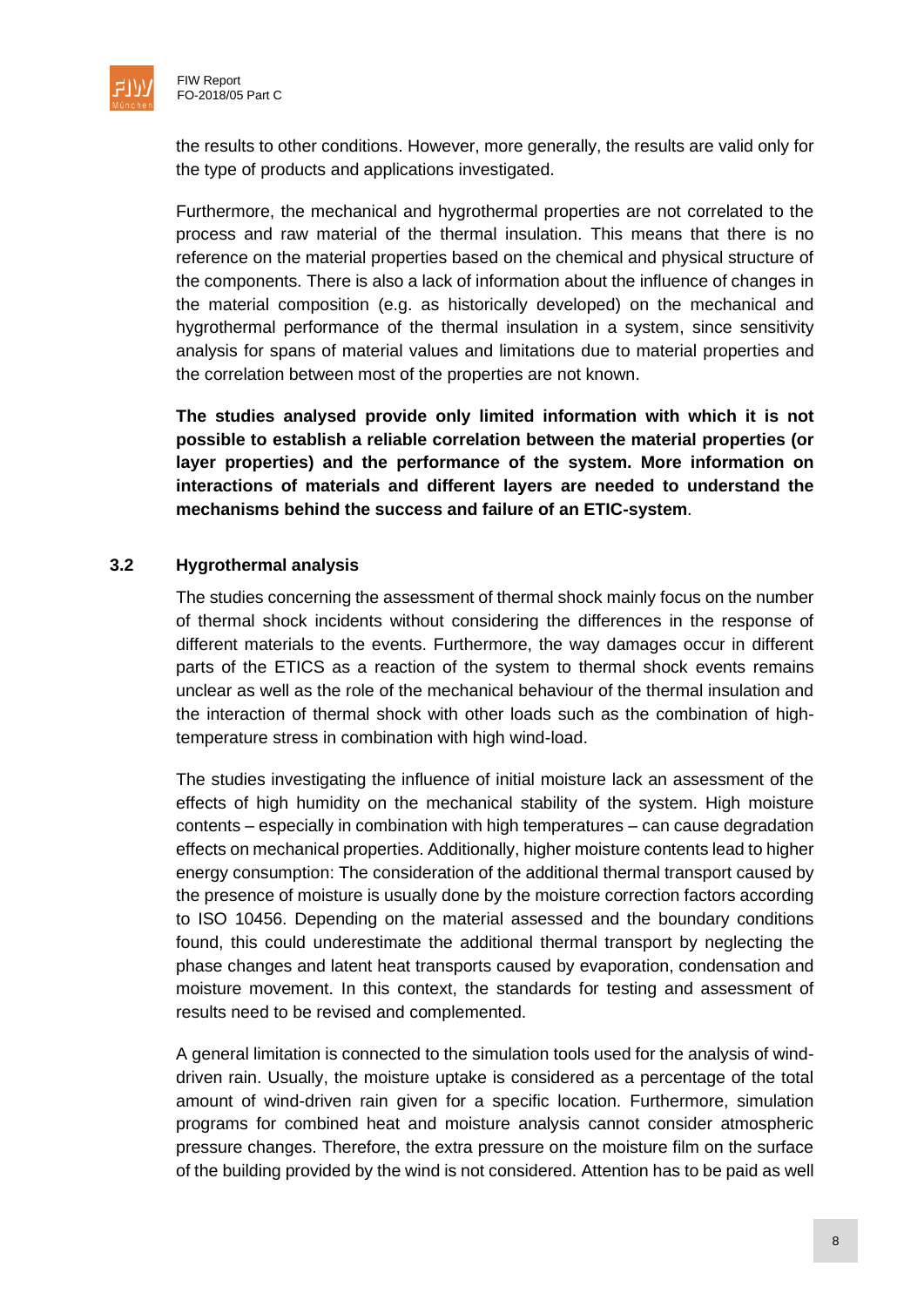

to faulty or damaged connections of the system with adjacent building parts, e.g. on window sills and joints in the facade where the water can enter the ETICS.

The moisture content is a parameter with a high impact on the insulation system. It not only causes damages but is difficult to avoid and therefore the system needs to be resilient to it. In fact, some water always penetrates the rendering system and enters the thermal insulation, especially in the joints between windows and walls even in the absence of wind.

#### <span id="page-9-0"></span>**3.3 Mechanical analysis**

Mechanical simulations and analysis of the stress-distribution are based on a homogeneous and isotropic behaviour of the insulating layer. There is a lack of information and data about the behaviour of anisotropic material and therefore, its mechanical behaviour cannot be simulated and assessed. The model needs to be checked depending on the isotropy and homogeneity of the material itself.

Furthermore, the simulations are performed for specific configurations, which are usually ideal. This means that some situations such as immerged anchors, which can lead to further stresses, are not covered.

According to the findings, moisture (relative humidity and rain) has an influence on the bond strength between thermal insulation and reinforced base coat. The results of this influence depend on the type of material and even on the type of product. The increase of relative humidity can lead to a decrease of the mechanical performance. The influence of rain and frost affects in the same way the mechanical performance. Therefore, these factors should be taken into account in the material-specific evaluation of the mechanical properties of the insulating material.

#### <span id="page-9-1"></span>**3.4 Durability aspects**

The majority of the study concerning durability aspects focus on the analysis of damages coming from atmospheric agents and errors during installation. Since most of the impacts such as UV radiation, moisture, wind and temperature changes directly affect the rendering system, it results that the durability of ETICS mainly depends on the aging process of this component. Therefore, the ageing methods proposed are related to the ageing of it, neglecting the role of the other layers and their performance in the overall ageing of the system.

Furthermore, the ageing of ETICS is directly linked to specific climatic conditions and, since temperature and humidity are very specific for the regions, it is not possible to develop a general and fixed ageing process for all over Europe without further investigation.

The literature survey also provides suggestions and improvements to the ageing method proposed by the standard (hygrothermal wall). Mentioned shortcomings are: frost attacks are not included in the procedure; the frost durability is represented only by the water absorption properties; heat-rain cycle and the heat-cold cycle are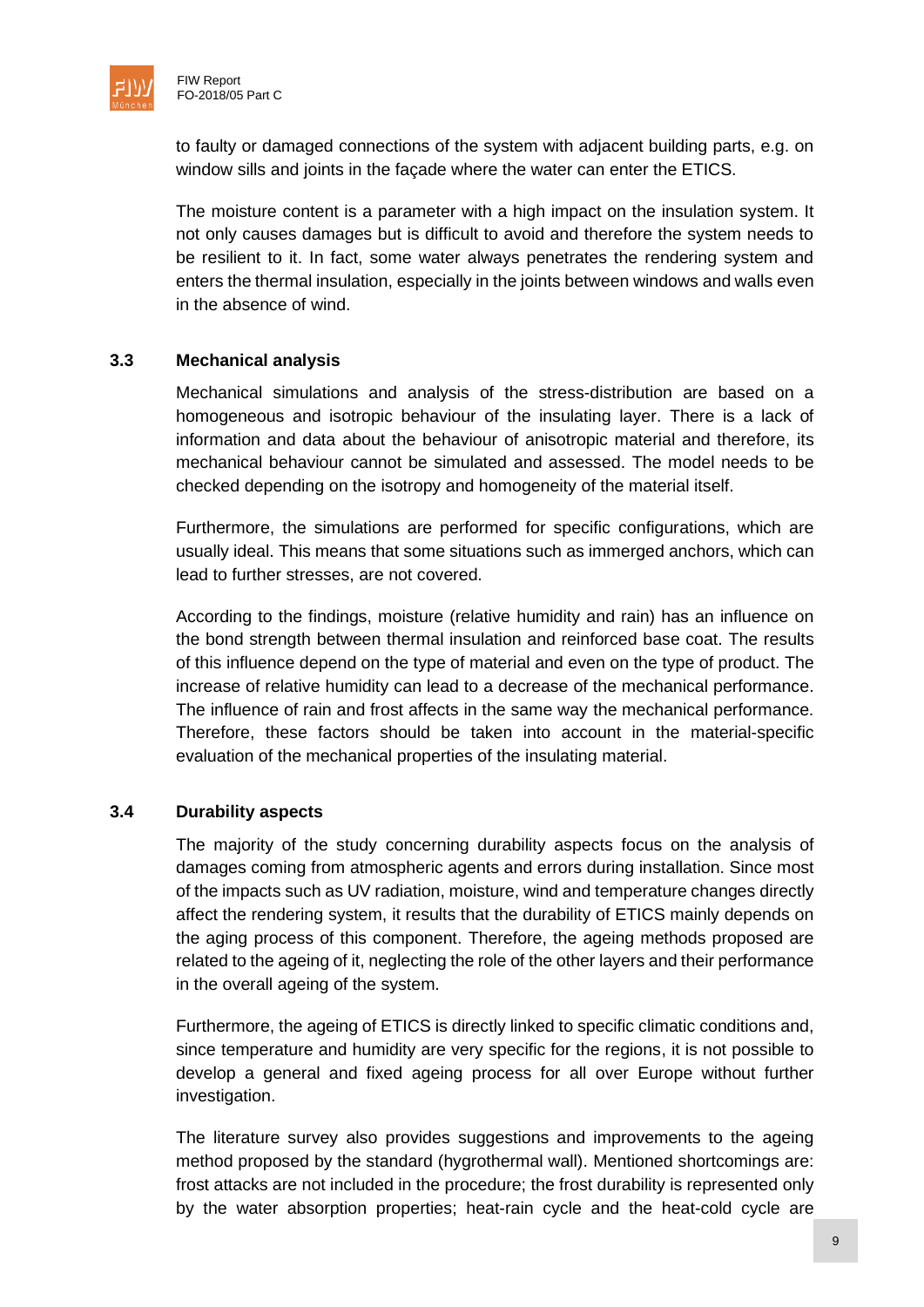

performed separately offering the possibility to dry the sample and no longer representing the critical condition of a wet sample in a cold region; the exposure to agents such as rain, sun and frost is performed on different samples than the one used to test the wind effects; the ageing test is only performed on the sample section, while most failures occur in the building details (corners and fixtures); the interaction between ETICS and their support system is not considered even though the stress of the structure is often the cause of damages such as cracking; a scale on which it is possible to compare the failures after short and long term tests is not identified.; not all factors that cause ageing are considered (such as the repetitive action of wind).

EAD 40083-00-04-04 also provides a procedure to test the tensile strength of thermal insulation in wet conditions if the product shows degradation and some studies have questioned the severe conditions used in this test. However, this kind of test has the scope to set quality level for the tensile strength that the products have to pass. It is not provided how the system will function in the long-term evaluation as this test is not connected to an accelerating factor that would allow a calculation of performance over time. This is one of the most general gaps of most ageing tests and a solution for this can only be found through comparative testing at different ageing conditions in comparison to real ageing.

There is a general lack of information regarding the behaviour of the components in long-term use. This phase has not been performed in the documents collected for this study. Also, the differences in the ageing mechanisms coming from the materials themselves are not taken into account in the ageing tests. As a consequence, comprehensive simulations of the degradation mechanisms and the ageing processes cannot be performed due to the lack of parameters of the materials and specific parameters of interaction between the layers.

Furthermore, there is a strong recommendation for regular care and maintenance, which are key to tackle stress and ageing of an ETIC-system and for maintaining its performance over time, with regular maintenance of the facades the service life of ETICS can be extended massively.

The literature survey provides a detailed description of the causes and consequences connected to failures, but does not clarify a full set of properties of the components nor does it allow to explain the reason why ETICS work and which are the properties that allow this.

# <span id="page-10-0"></span>**4 Hygrothermal performance**

The outputs of the literature survey regarding the hygrothermal analysis are collected in the SoA report chapter 7 and the results of the numerical simulation are presented in WP2/3 report chapter 3 to 7.

#### <span id="page-10-1"></span>**4.1 Sensitivity analysis**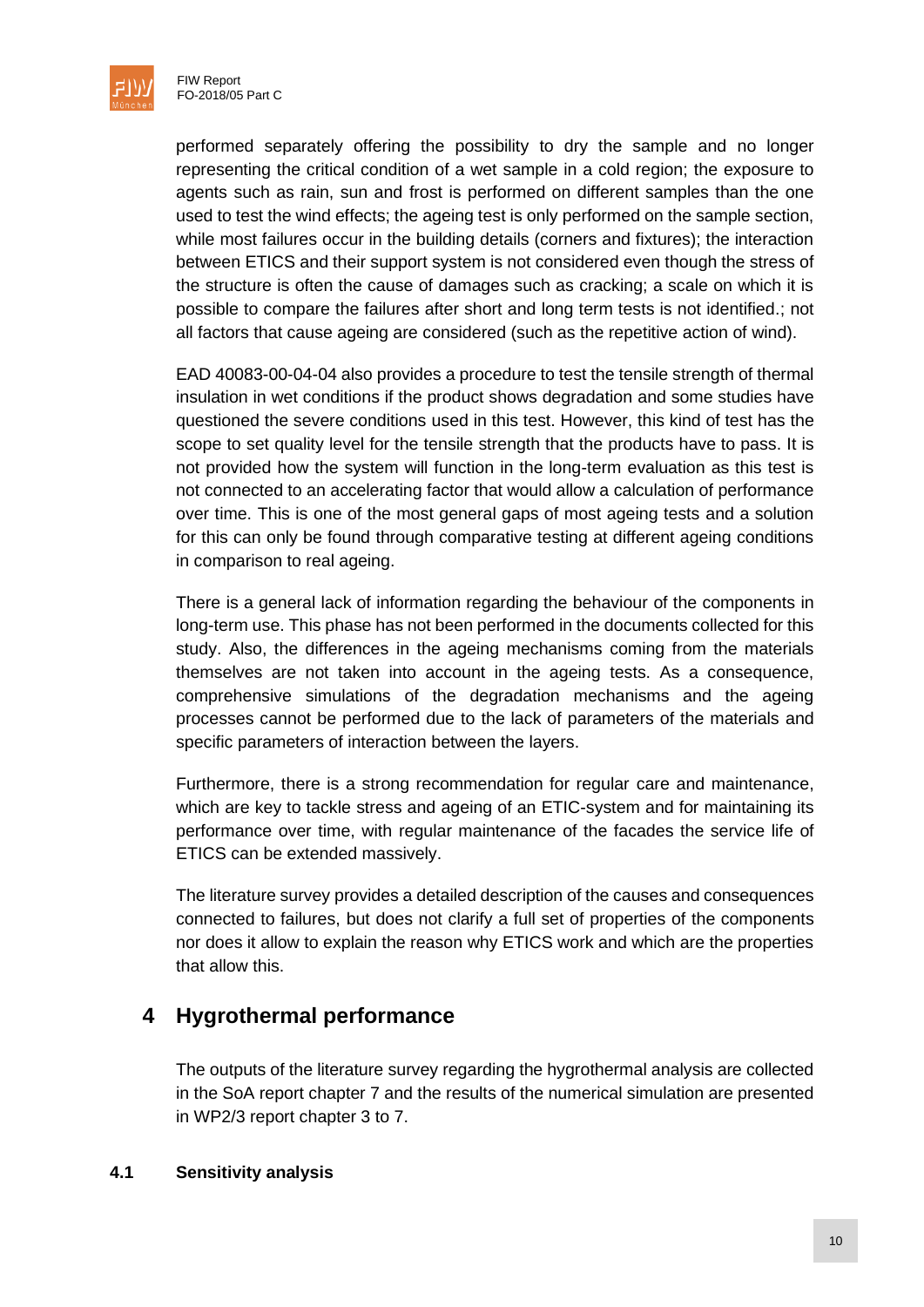

The quality and functionality of an ETIC-system depend on the interlocking of the performance of the layers as well as on the single material properties, especially if the system's characteristic is sensitive to their variation. Therefore, the variation of these material properties has an impact on the final performance of the kit. In the literature survey, it was highlighted a lack of information in this respect; thus**, it was not possible to define a correlation between system performance and the material properties and their span of values.** Therefore, the goals of the sensitivity analysis are:

- to investigate the main influencing factors for the functionality (or non-functionality) of ETICS in practice in typical European climates and for typical types of ETICS;
- to define a set of key and essential properties as well as their appropriate span of values to ensure optimal performance of the system;
- to clarify the characteristics of the thermal insulation that have a dominant influence on the hygrothermal behaviour of the system as well as to identify areas of potential concern.

The sensitivity analysis is carried out assessing the magnitude of variation of the ETICS performance in terms of temperature, relative humidity, and water content due to the changing of the material parameters of thermal insulation and rendering system, type of substrate as well as indoor climate. This means that the results of a system taken as a basic model for the analysis are compared with the outputs of other models where the settings and spans of values are switched case by case in order to observe and analyse the difference in performances depending on the material parameter changed. The assessment is carried out through a WUFI model that consists of a substrate and an ETIC-system that is divided into 4 layers: finishing coat, base coat, thermal insulation and adhesive.

The results of the numerical simulations are:

- Influence of the material properties of the rendering system: The properties of the rendering system that affect the profile of the hygrothermal factors within the system are the solar absorbance, i.e. the colour of the render, thickness, water vapour diffusion resistance (equivalent air layer thickness) as well as water absorption. This means that the variation of the value of these material properties leads to an increase or decrease of temperature, relative humidity and/or water content within the thermal insulation. For this reason, these material properties are considered influent on the overall performance of the system. Among these parameters, the water vapour diffusion resistance and water absorption play a key role in the moisture and water content within the thermal insulation, whereas solar absorption is mainly responsible for the temperature variation. The influence of these factors is localized in correspondence of the external layers of the system, rendering system and first centimetres of the thermal insulation, and then the influence decreases gradually toward the indoor space.
- Influence of the material parameters of the thermal insulation: Material properties of the insulation layer that influence the variation of moisture and water content are thickness, porosity, water vapour resistance as well as sorption isotherms.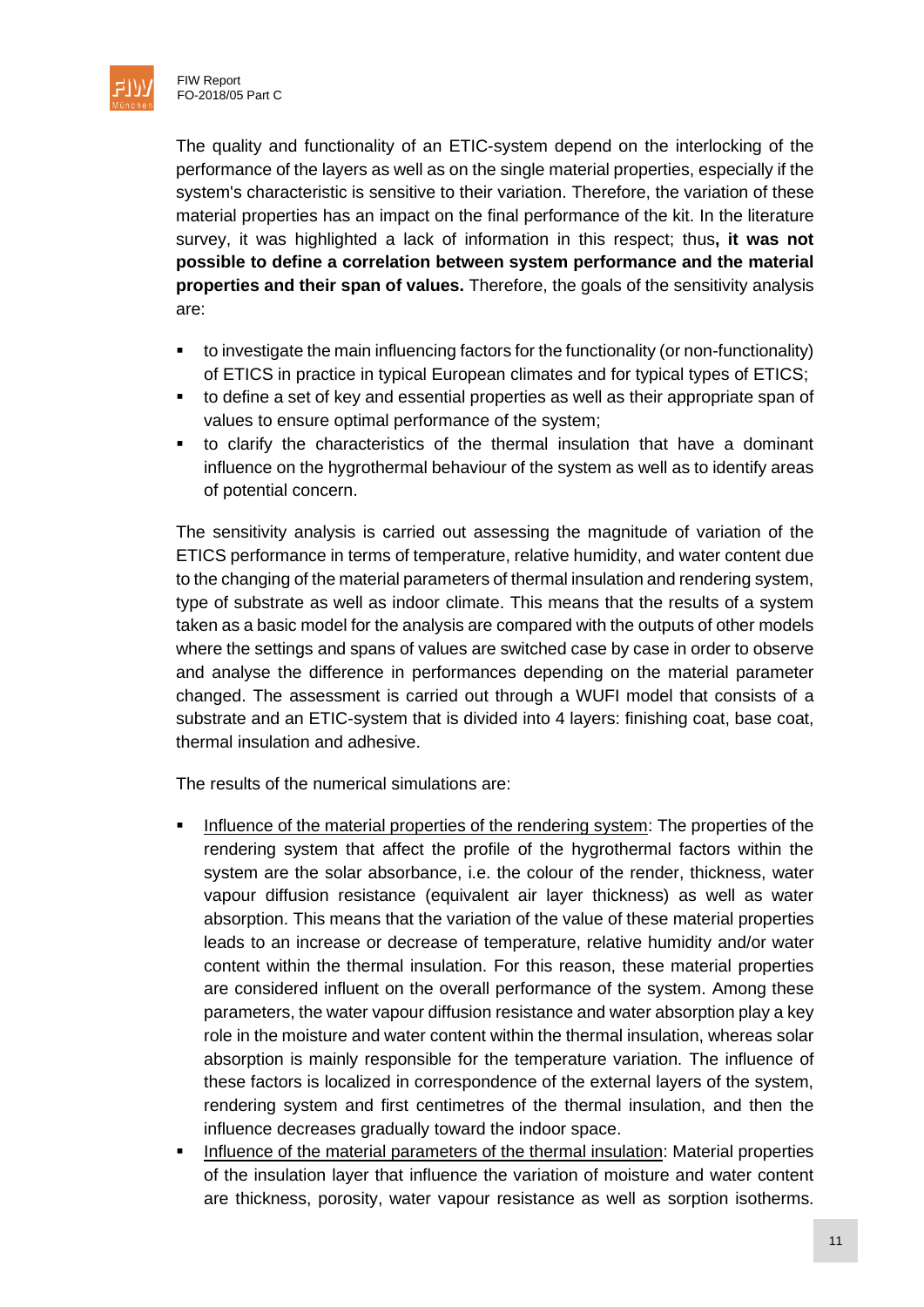Among them, however, the moisture storage function is the most influential. The moisture storage function is an intrinsic property of the material that depends on the composition of the material itself and therefore it differs from material to material. It describes the amount of the water content at given values of relative humidity from dry (0%) to wet (100%). This parameter is required in the simulation software for the calculation of the moisture distribution. The material moisture, depending on the sorption isotherm as a material property, influences the thermal conductivity of the material and thus the temperature distribution inside the material.

- Influence of the type of substrate: The analysis compares a full brick 300 mm thickness, a lime-silica brick 240 mm thickness, and a concrete wall 200 mm thickness and shows that the type of substrate affects mainly the moisture content between the thermal insulation and the substrate itself. Therefore, the amount of moisture in the area next to the rendering system does not change depending on the chosen substrate. Among the analysed substrate, full brick masonry is the configuration that brings more moisture into the insulation layer. Therefore, in this case, an insulation layer that allows a quick dry-out process – like mineral wool can be applied. Indeed, mineral wool allows the system to dry in one year and a half, whereas EPS requires around 4 years to meet the same level of moisture in the substrate as with mineral wool. However, a quick dry-out process is not always an advantage since this leads to an increase of the moisture content in the rendering system, especially if the finishing time of the construction is in winter, and this could lead to damages due to frost.
- **•** Influence of the indoor climate: The variation of the indoor climate from a medium moisture load (relative humidity between 30% and 60%) to a high moisture load (relative humidity between 40% and 70%) has a neglectable influence on the moisture content within the thermal insulation. The increase of relative humidity in the indoor space leads to an increase of the moisture content only in the substrate.

The variation of the moisture content in the insulation layer is linked to seasonal fluctuations due to periodic redistributions of the moisture as well as to the dry out process, which occurs in the first years. Furthermore, no water accumulation due to diffusion, convection, or capillarity processes occurs. Therefore, the span of values assessed does not show potentially critical issues. However, since the main function of ETICS is the insulation of buildings, the decrease in insulation properties caused by the moisture amount and especially by possible moisture movement in the system is evaluated.

#### *The changes in thermal conductivity due to moisture content do not jeopardise the quality of the thermal insulation and therefore of the whole system if calculated according to ISO 10456 in combination with the moisture contents found by simulations.*

Indeed, the maximum water content within the thermal insulation is far less than 2 Vol.% that is a commonly used threshold value (in absence of better knowledge) below which the variations in thermal conductivity are considered negligible. This consideration is based on the calculations of the heat loss that occurs in a wet material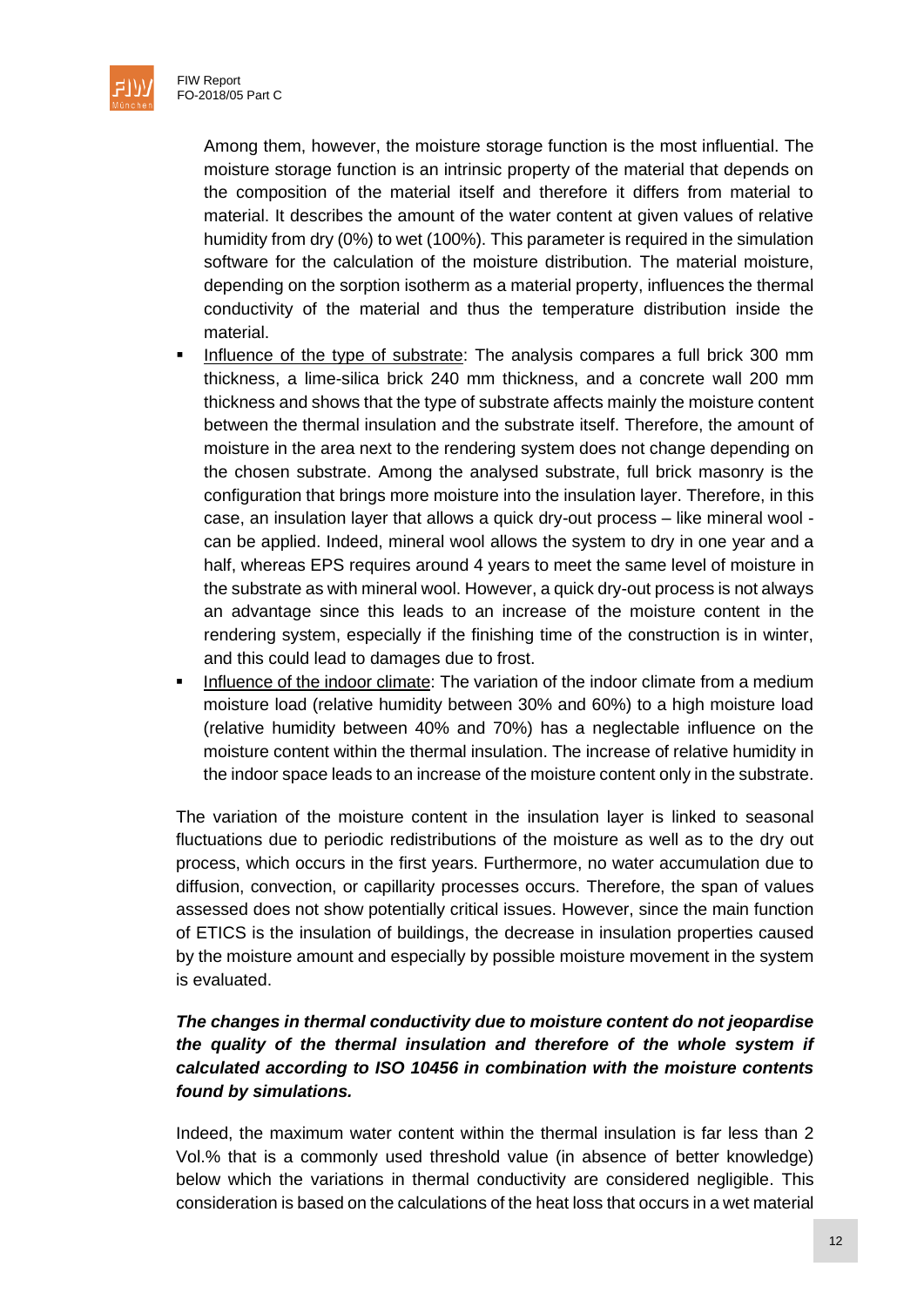

according to ISO 10456 where the thermal conductivity at a water content of 2 Vol.% increases by 3 mW/(m·K) compared to the dry value.

However, the assessment according to the EN ISO 10456 shows some inconsistency regarding the definition of the moisture related effects incorporated in the term thermal conductivity and the magnitude of the validity range for the moisture conversion coefficients. ISO 10456 specifically excludes all effects that have to do with moving moisture and phase changes of involved water, but on the other hand offers a very wide span of validity for the application of the given coefficients. When measuring thermal transport of materials with such high moisture contents, these effects cannot be avoided in the measurements. This validity range needs revision and it should be limited to low moisture contents, e.g. below 0.5 % by volume.

For insulating materials that have higher moisture contents (e.g. wetted and damaged samples) an assessment of the measurements according to ISO 10051 shall be done to determine the effects of moisture on thermal transport correctly – e.g. using thermal diffusivity instead of thermal conductivity. The relation to ISO 10051 needs to be implemented in ISO 10456.

The choice to use the value of 2 Vol.% as a limit value until which the effect of moisture on thermal conductivity is considered to be of minor importance is based on the lack of a general evaluation criterion for moist materials. Therefore, further research is needed to redefine the moisture related effects and the boundary conditions for all materials typically used in an ETICS.

In addition, also the moisture conversion coefficients themselves need to be checked and partly adjusted, based on latest measurements. This is not only the case for mineral wool and EPS as outlined in the hygrothermal and mechanical report, but refers to coefficients of other materials in ISO 10456 as well, e.g. for PU and Wood Fibers and many building materials. In order to extend Table 4, also coefficients of "new" materials need to be added, e.g. for aerogels and energy efficient renders.

Further investigation and testing are also necessary to define the influence of the material parameters in terms of mechanical performance and bond strength under different moisture contents. Also, the moisture storage function is an intrinsic property of the material that is used in simulation software and, thus, no requirements are defined in the regulations for ETICS in this regard. Therefore, it should become part of the initial investigation of ETICS. Indeed, further measurements are needed that incorporate additional moisture uptake and moisture transport mechanisms within and into a material.

#### <span id="page-13-0"></span>**4.2 Distribution of water**

Moisture in ETICS can be caused by different reasons and it can cause damages on parts and the whole system. Even if the system shows good performance in the framework of the analysed values of the sensitivity analysis, the water penetration through defects on the surface can change the water content balance of the system.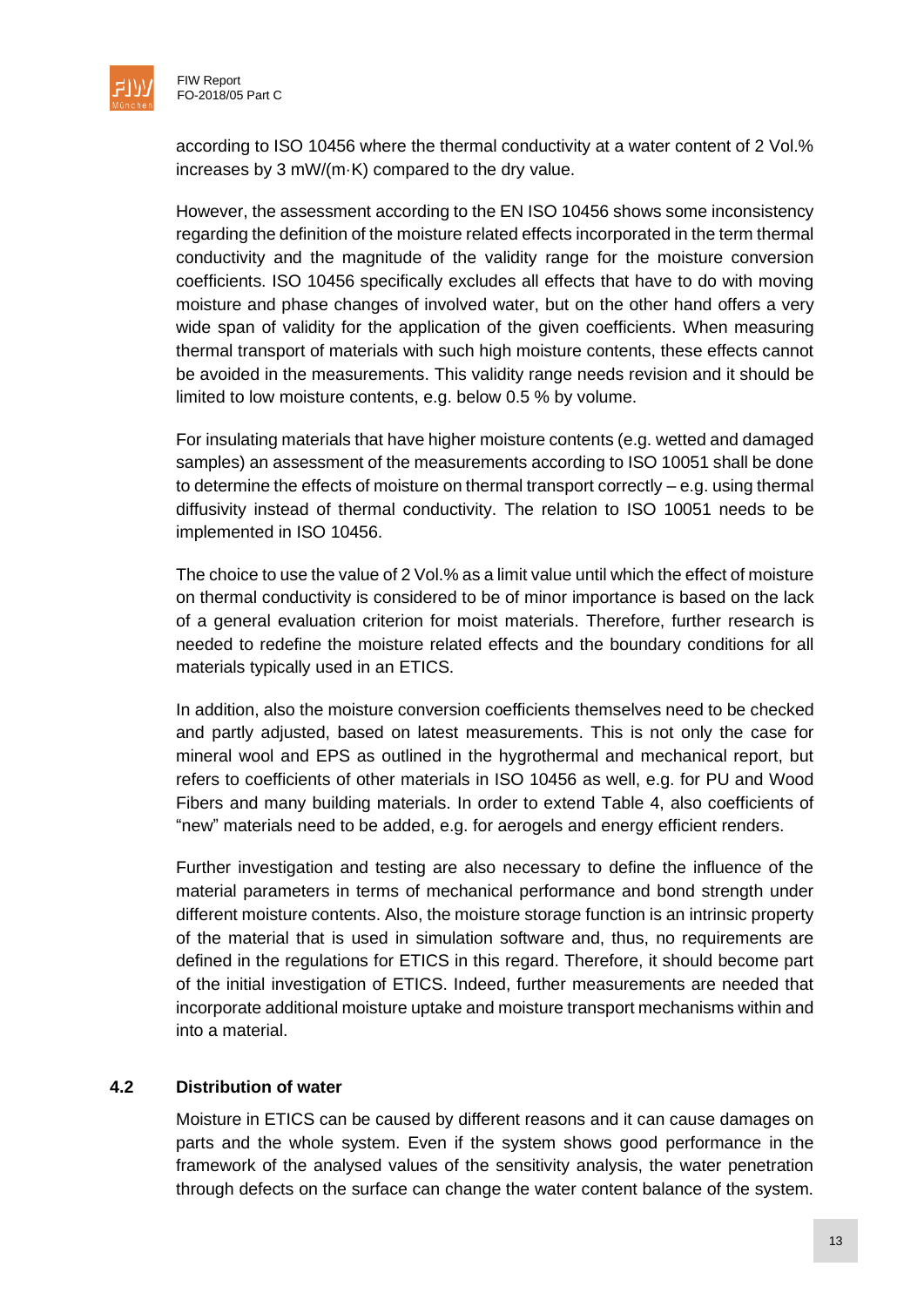

Moisture can cause degradation effects on mechanical properties and reduce the thermal performance of the system, leading to higher energy consumption. Although many studies consider various phenomena related to moisture in ETICS, there are still some effects rather unclear. Therefore, the analysis aims:

- to clarify the influence in terms of water content of imperfections on the ETICS surface, i.e. cracks, considering the influence of the rendering system as well;
- to investigate how the water vapour diffusion affects the water distribution inside the thermal insulations if the water is accumulating around weak spots or is distributed inside the insulation layer.

The issues are analysed through a WUFI model that consists of an ETIC-system (rendering system, thermal insulation and adhesive) and a full brick masonry as a substrate. The crack on the surface is modelled by imposing a moisture source of 1 mm width and 6 mm depth in the rendering system. A general limitation is connected to the moisture source: The simulation tools usually consider the moisture uptake as a percentage of the total amount of the wind-driven rain given for a specific location. The amount of 1% of wind-driven rain is used for the simulations, which was validated in North American studies. However, this value is used due to the lack of information about the amount of water entering the system through a crack and the negligible difference in terms of water content between the different percentages of wind-driven rain analysed (0.5 and 2%). Depending on the crack dimensions, the driving forces could be either air-pressure to force the water into the crack or capillary effects e.g. for smaller crack-width. The analysis compares the water contents in different areas of the thermal insulations MW and EPS for different cracks and the different types of renders.

According to the findings:

- The amount of water, which penetrates into the system, remains in the outer area of the thermal insulation next to the base coat, leaving the remaining part of the thickness almost dry. The distribution of water depends on the type of material mainly due to the water vapor resistance. In materials with higher water vapour resistance, the water remains around the damage and in the first millimetres of the product. In materials characterised by a lower water vapour resistance, instead, the moisture spreads more homogeneously in a wider area and reaches deeper into the layer.
- The total amount of moisture entering the system is almost unaffected by the appearance of failure. The crack investigated (typical dimension and depth) has only a minimal influence on the overall water content of the system. The influence is limited to a thin layer of the total cross section of the insulation and limited to a short period after the wind-driven rain incident.
- The choice of the type of rendering system has a much stronger impact on the water content of the thermal insulation. This depends on the water absorption value of the A rendering system with a water absorption greater than 0.5  $kg/(m^2h^{-1})$  leads to a larger water content within the thermal insulation than an organic rendering system with lower water absorption.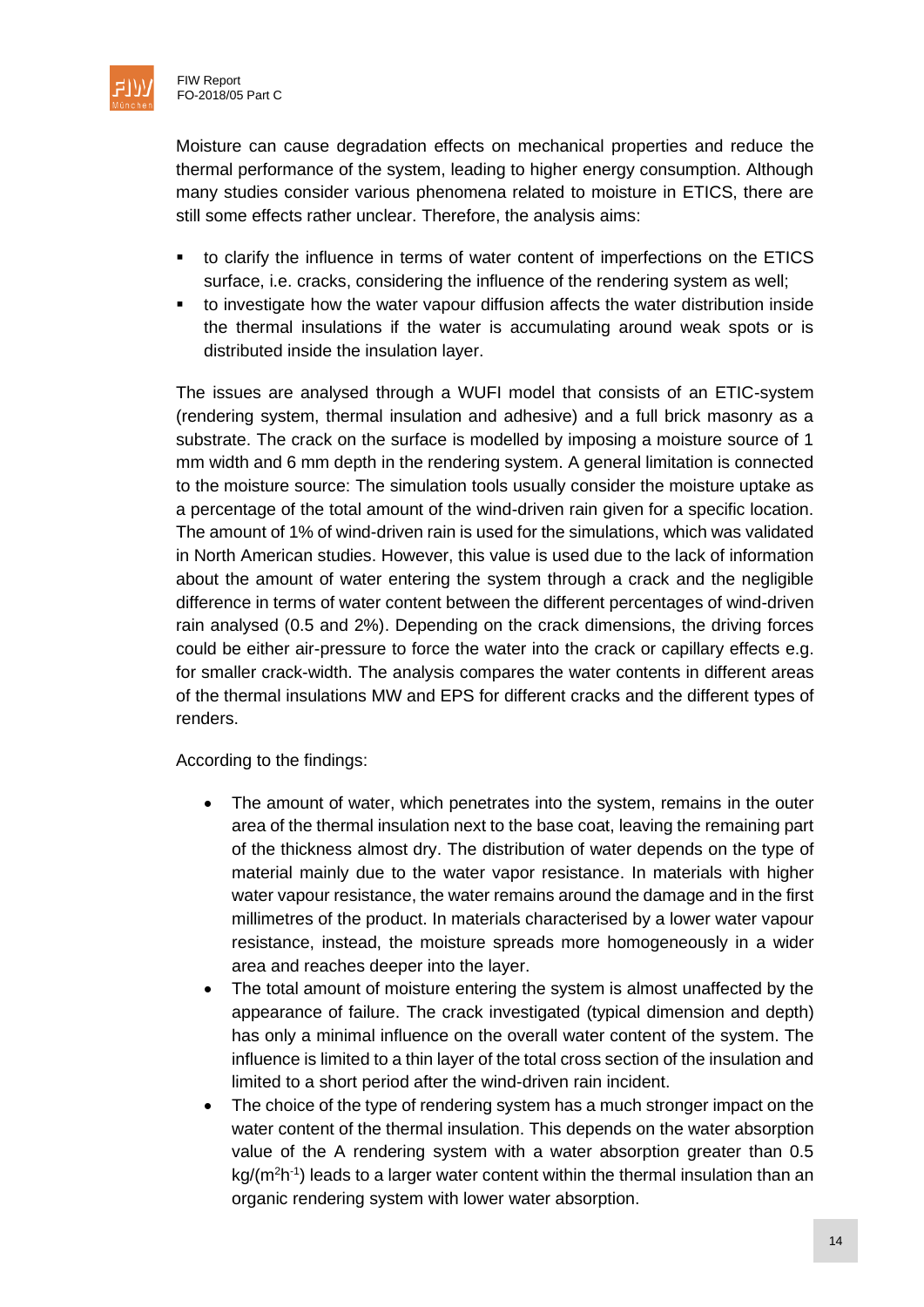

As the additional water uptake in cracks is considered to be small in comparison to the water uptake of the render itself from wind-driven rain, also the impact on thermal performance is considered to be low. Nevertheless, this statement is based on the evaluation criterion of 2% by Vol. and based on the coefficients given in ISO 10456. However, this is rough and pragmatic approach that does not take into account relevant heat transport phenomena that occur in wet porous materials at higher moisture contents.

Furthermore, the simulation programs for combined heat and moisture analysis allow the representation of reality through the use and the application of simplifications. This means that some aspects are not taken into account such as the extra pressure on the moisture film on the surface of the building provided by the wind, the effects in water distribution and accumulation due to, for example, gravitation, and typical values for the water holding capacity (for liquid water, not covered by the moisture storage function) for all materials. Depending on the crack-dimensions, also capillarity effects could take place and might worsen the situation for thin cracks. Hence, the findings can be used as a starting point for further experimental studies and investigations on the mechanisms that lead to the water uptake through cracks.

**Since the mechanical performance of the system is influenced by moisture and the water remains in the outer layer of the thermal insulation, the effect of moisture on the bonding strength between the thermal insulation and the rendering system should be investigated.** Therefore, further assessment is required regarding the influence of the water content on the mechanical performance of the system and bond strength related to the water content and water absorption of the product. This is also to be seen in the context of the durability of the system (chapter 4.4).

#### <span id="page-15-0"></span>**4.3 Risk of frost damage**

One of the most typical loads affecting the building envelope in cold climates is frost. Although the analysis in the framework of sensitivity analysis and water distribution does not show a critical level in terms of moisture content, several studies highlight the risk of frost damages that ranges from crack formation to detachment of the render, undermining the durability of the system in the long-term and decreasing the mechanical performance. Therefore, the investigation aims to assess the incidence of frost damages in the rendering system depending on the thermal insulation as well as the performance of the thermal insulation itself, offering a starting point for further researches and studies. The magnitude of the impact of the factors responsible to induce and increase the probability of risk of frost damages is analysed in the system and the critical area liable to frost events is localised.

The boundary conditions factors (number of events of freezing temperature and water content, number of zero-crossing and freezing speed) and the profile of moisture and temperature over the cross-sections of the finishing coat are evaluated with WUFI during the half-year of the winter and depending on the type of thermal insulation as well.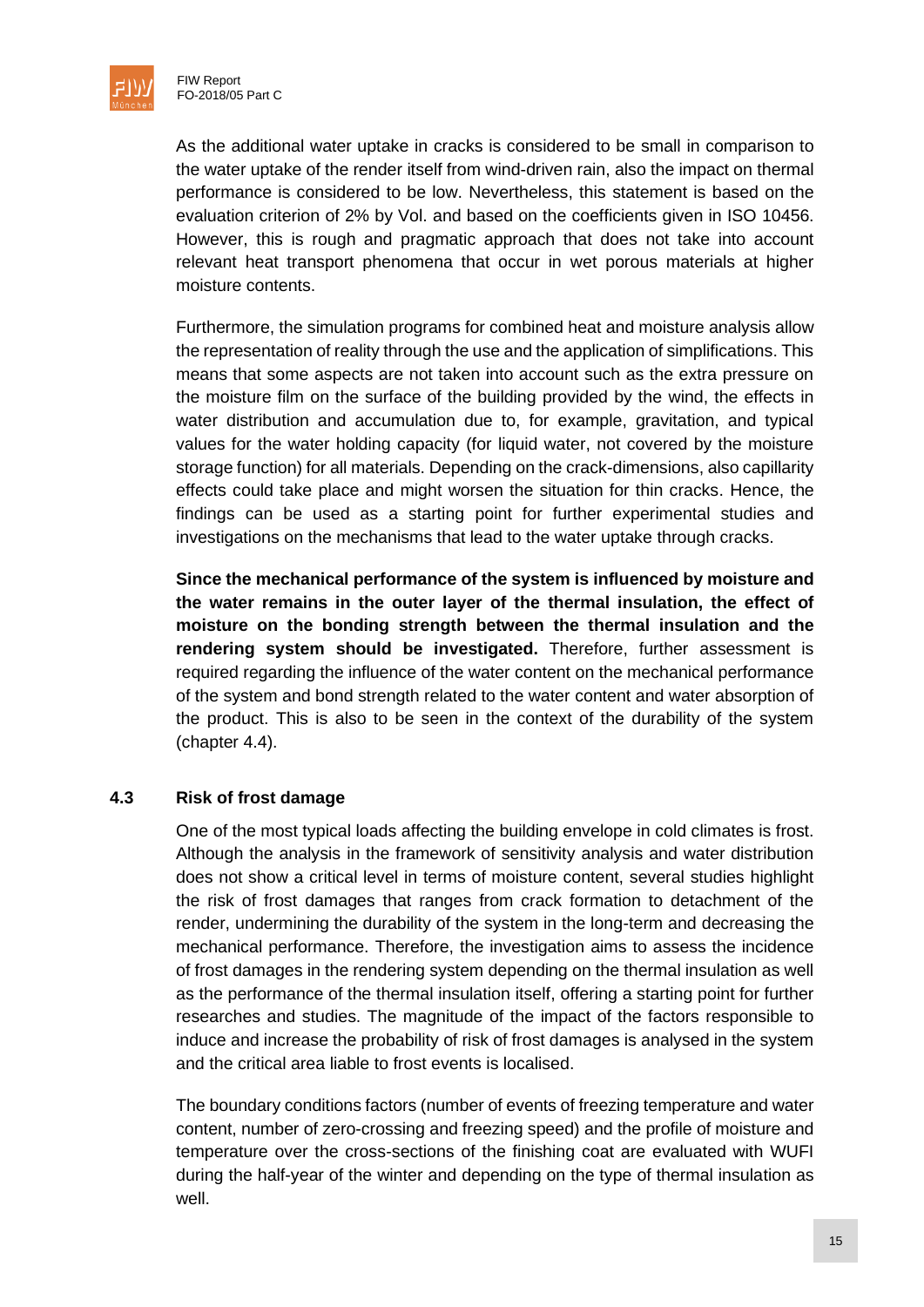

In all the assessed locations the temperature drops below zero. Therefore, frost damages should not be underestimated in locations with milder winters as well. However, systems in climates characterized by rainfall followed by freezing events can be more susceptible to frost damages since temperature below zero does not cause damages unless the component is wet at the freezing point.

*In all the configurations analysed – organic and inorganic rendering systems with different thermal insulations – the rendering system shows no critical*  **performance** when the temperature drops below zero according to the evaluation criterion used to assess the critical limit of water content within the material at negative temperatures based on the saturation ratio. The water increases its volume by about 10% during freezing and the same amount should be available as space in the pore to avoid possible damages. The saturation ratio is the fraction between the water content within the material and the maximum water content defined by the pore volume and therefore indicates the remaining space available in the pores. This means that a degree of saturation up to 0.9 could be theoretically acceptable to have damage-free systems. Indeed, the highest saturation level does not exceed 40%, leaving plenty of free space for the ice formation without leading to further internal pressures and tensions. However, the risk of frost damage in the rendering system is closely related to the distribution and size of the pores, which cannot be considered in the simulation software.

#### In the thermal insulations (*EPS* and *MW*), due to the highly porous structure of *the material, the saturation ratio is not the most appropriate criterion for evaluating the behaviour of this layer at temperatures below zero*.

Therefore, the critical threshold needs to be supplemented with further investigations that will help to plot a risk function that correlates the boundary conditions and the characteristics of the rendering system. The definition of a frost risk function is required for the thermal insulations as well. This function indicates the maximum number of cycles for which the material still does not suffer from deterioration of performance in terms of mechanical behaviour such as compressive and tensile strength to test before and after the freeze-thaw. Also, material related deterioration mechanisms need to be taken into account, e.g. the effect of moisture and frost on binding agents and hydrophobization.

#### <span id="page-16-0"></span>**4.4 Durability aspects**

The durability in ETICS is addressed through the threshold approach, where the components are exposed to severe boundary conditions and specific properties are tested before and after the exposition. The test is considered acceptable if the result achieves a threshold value. The climate conditions set in these tests are usually rather severe since the tests have to be reproducible, fast and especially have a great and visible effect on the material.

The proposed test according to EAD 040083-00-0404 is the hygrothermal wall, which aims to check if the system meets the required resistance requirements, i.e. if no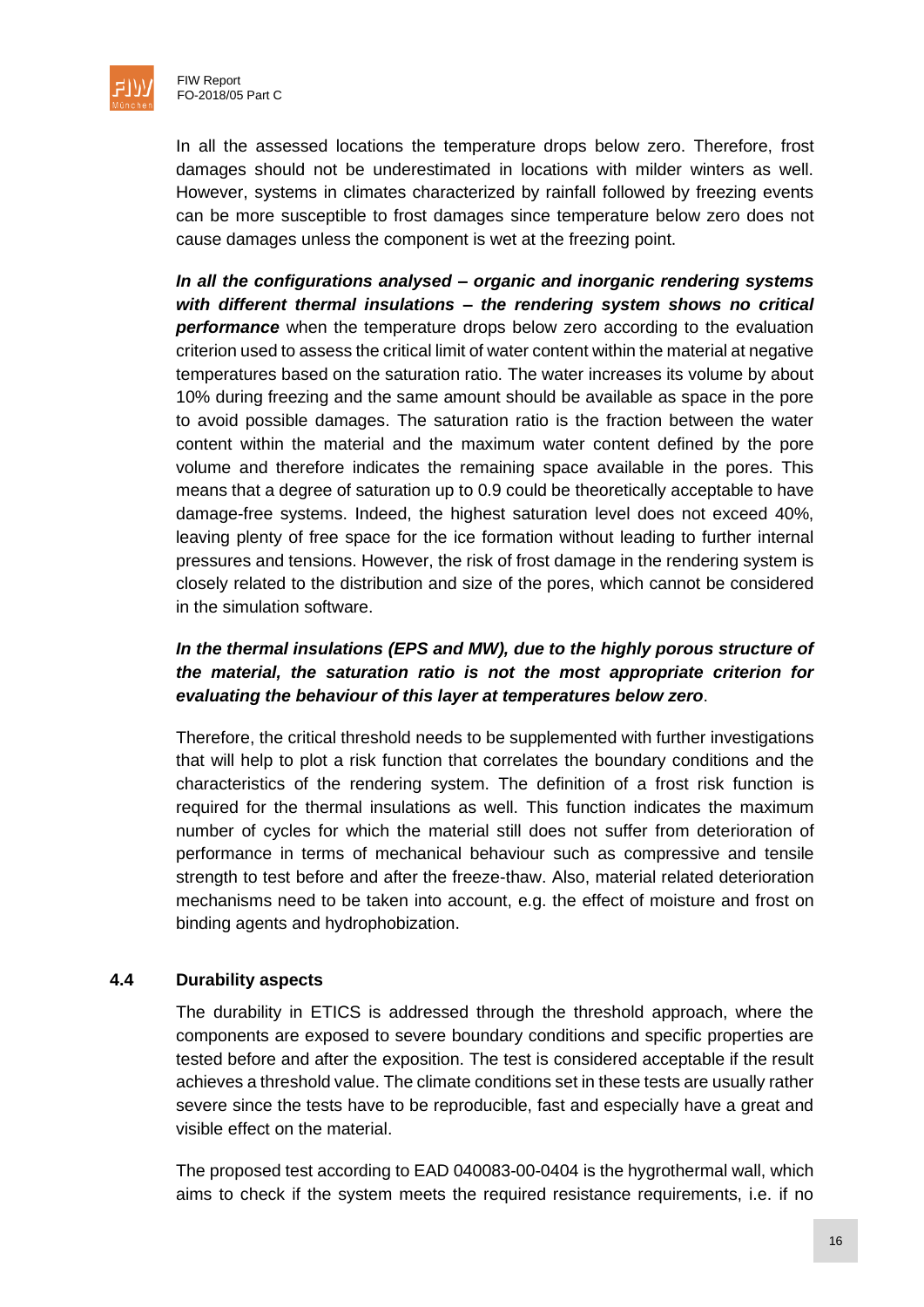

surface damage appears due to exposure to the cycles. After the test, the bond strength between the base coat and thermal insulation and the bond strength of the finishing coat is tested. However, different research reports identify the need to adjust or amend the existing EOTA test. Furthermore, the regulation provides a procedure in wet conditions to use on the thermal insulation to which the strict boundary conditions (70°C and 95% r.H.) have been questioned. Therefore, a first analysis of the hygrothermal conditions used in the tests is carried out.

In the future, the durability could be assessed by applying a different methodology based on the testing and evaluation of the deterioration of properties over time and exposure, where accelerating factors can be derived for specific properties depending on the exposure, the severity of the exposure and its duration, material-specific and application-specific. This would allow planners and users to estimate the performance of the product at a given time and for a given specific application, allowing tailored estimation for service life. Nevertheless, research is only at a starting point for these approaches for most conventional insulating materials. More research on deterioration mechanisms for the design properties of the materials and the material interactions are needed for such an approach.

As a starting point for this change of paradigms, the investigations reported in the "Hygrothermal and Mechanical Report" assess temperature and relative humidity on the ETICS surface and on the thermal insulation surface with WUFI in six European locations defining the expected temperature and relative humidity in different countries and climates to clarify the boundary conditions used for ageing assessment and testing. The frequency of the events is determined as well. Since the values of temperature and relative humidity change according to the observation point in the materials, the validity of the results is linked to the chosen boundary conditions.

The results highlight that the thermal insulation is loaded with a combination characterized either by high temperatures around 50-60°C and relative humidity lower than 50% or high relative humidity above 80% with low temperatures below 30°C. The greatest frequency peaks are achieved at relative humidity between 90% and 100% according to the study of the number of hours of the combinations of temperature and relative humidity.

On the surface of the system, typical conditions calculated are represented by the exposure to a temperature range between 20 and 30°C and humidity above 90%.

*Therefore, the results found through the simulations suggest an overestimation of the temperature and an underestimation of the relative humidity in the EOTA hygrothermal wall test.* The test settings could be changed by increasing the moisture (from 30% to a value above 80%) and decreasing the temperature applied (from 70°C to a range between 40-50°C). The same evaluation can be applied to the tensile strength test in wet conditions, where the material is exposed to extreme temperature and moisture conditions that never occur in the practical application.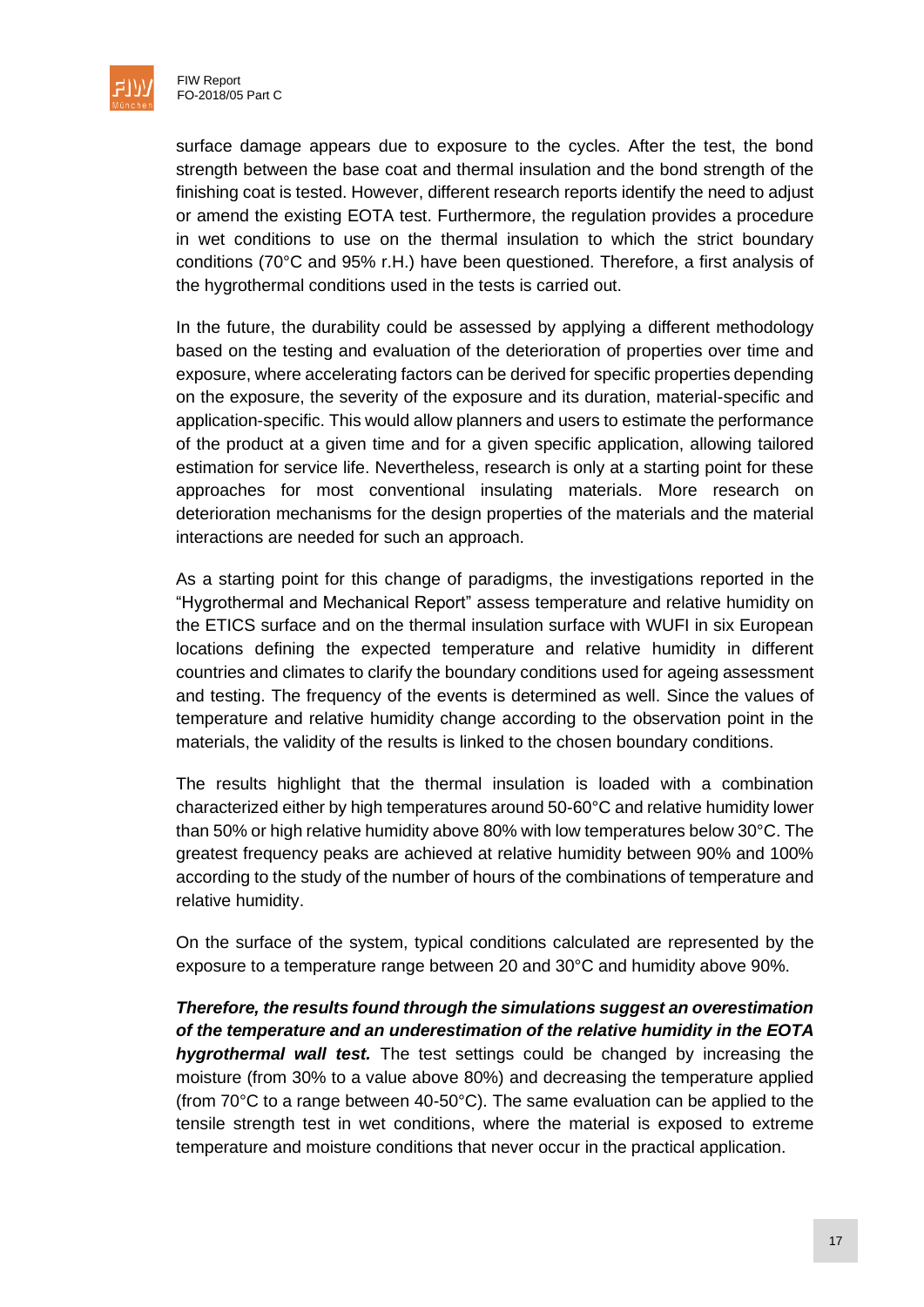

However, this analysis is based only on simulation results. This means that the impact of these different boundary conditions has to be tested on the hygrothermal and mechanical performance of the system to check if the effects reflect the same results of the exposition in the real conditions. This involves studies on the failure mechanisms in different materials and material-material interactions. Furthermore, the assessment of the timeframe of each cycle and the limit value for evaluating the product performance is still unknown for other boundary conditions. The results must also be sustained and validated by experimental tests and, ultimately, the results must also be substantiated by a correlation between short- and long-term exposure.

In addition, the possible implementation of the approach based on the concept of the performance over time will need far more testing and research on the material-specific degradation mechanisms of all components of an ETICS, limit values for key properties and the accelerating factors.

## <span id="page-18-0"></span>**5 Mechanical performance**

The outputs of the literature survey regarding the mechanical analysis are collected in the SoA report chapter 8 and the results of the numerical simulation are presented in WP2/3 report chapter 8 to 13.

Due to the high dynamic of the standardisation process an essential rewriting of the standard took place during the last year (2021), not only, but also triggered by the findings of the expert's report. An evaluated update for the current version of the standard is not included in this FIW report. It represents the knowledge from beginning of 2021.

The standard prEN 17237 specifies basic requirements for the assessment of ETICS thermal insulation. These requirements differ in part significantly from the requirements in the general building inspectorate approvals (abZ) or general type approvals (aBg) in Germany. The following is based on an own assessment of the prEN 17237 and additionally on the opinion of the technical experts.

The standard prEN 17237 sets requirements for deviations in length, width, and thickness, as well as for deviations from squareness and flatness, which are different from the requirements for dimensional accuracy in Germany. Concerning the evenness of the system surface of MW the insulation materials might no longer be produced in accordance with the standard. In the case of EPS insulating materials, the requirements in Germany are too generously regulated. The prEN 17237 fails to improve this situation. The standard also falls short of the requirements in Germany for PU and PF insulating materials, which were defined according to technical possibilities and necessities.

The prEN 17237 also sets requirements for the dimensional stability of ETICS insulation materials. In the case of EPS insulating materials, the requirements are already too generous compared to the German approvals and type approvals. The standard fails to eliminate this deficiency. The requirements for the dimensional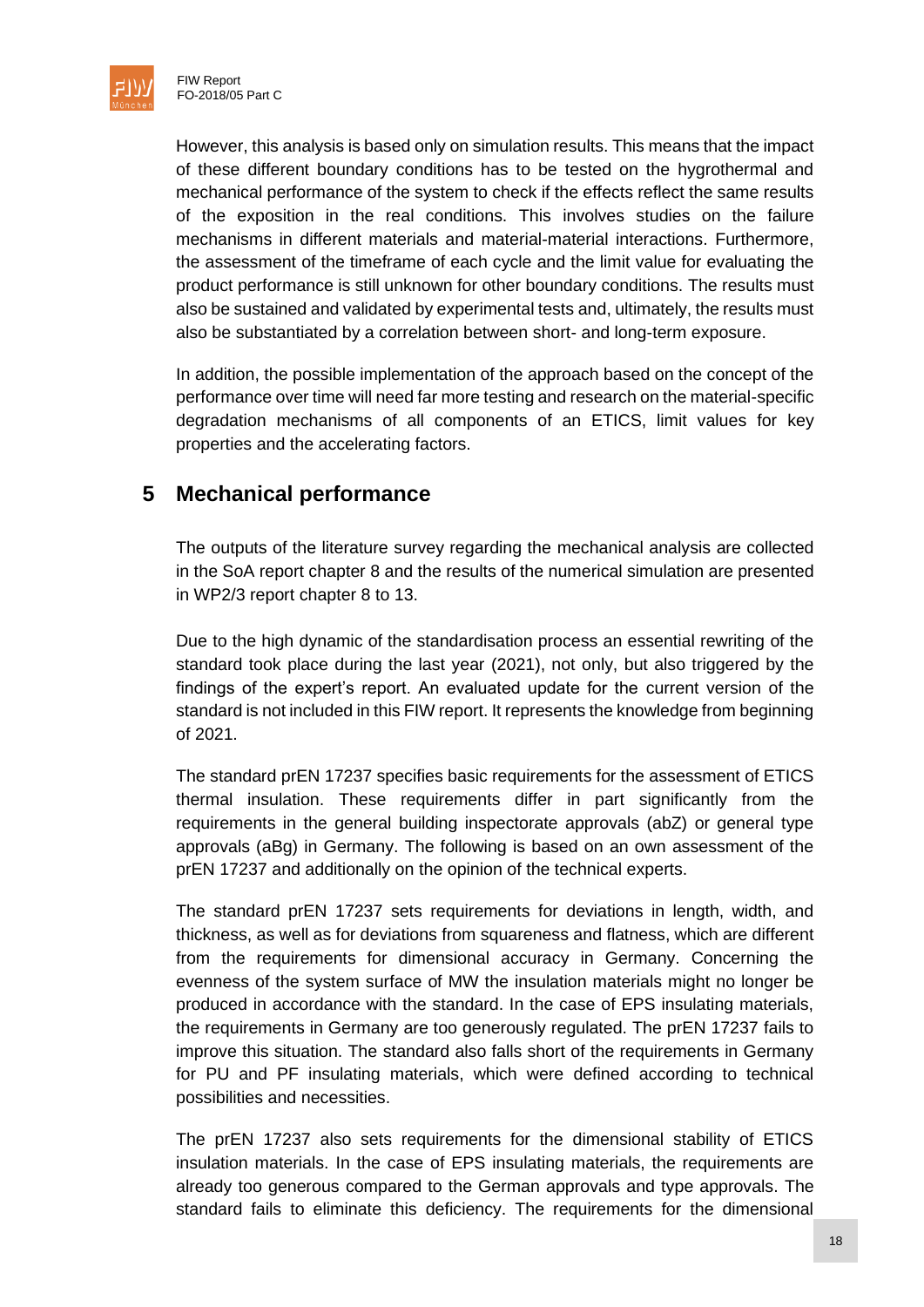

stability of XPS insulation boards could, due to the great rigidity of the boards, lead to rupture in the render systems tearing over the board joints. For PU and PF insulation materials, the standard again falls short of the requirements in Germany, which were set according to technical possibilities and necessities.

According to prEN 17237, the tensile strength perpendicular to the wall plane is given as a mean value. It would make more sense to specify all individual values so that a statistical evaluation (or a threshold approach) would be possible. Neither is it possible according to the standard to know the smallest values of the measurement series, nor the scatter. However, the former plays a role in national approvals. If the minimum values are no longer known, the safety factor for the scatter would have to be increased significantly.

The effect of the different partial safety coefficients can be shown using the example of bonded mineral wool lamella insulation boards. The largest permissible resistance to wind suction is we =  $1.60 \text{ kN/m}^2$  or, with a double partial safety factor, only we = 0.80 kN/m². If the wind suction forces are determined according to the simplified method from EN 1991-1-4, the insulation board can be used in the first case for buildings in the four wind zones up to a height of 25 m (and above). In the case of a double partial safety factor, the application is limited to wind zone 1 and in wind zones 2 and 3 only to inland areas with a maximum building height of 18 m and 10 m respectively.

For bonded and anchored ETIC systems with mineral wool insulation boards, the permissible wind action, which depends on the number of anchors, is halved if the partial safety factor is doubled. Conversely, this means that in this case a very high number of anchors is necessary to achieve the permissible wind suction effect of we  $=$  1.10 kN/m<sup>2</sup>. Under certain circumstances, such a system is then no longer economical even for standard buildings.

An alternative to the 5% quantile could be the specification of the mean value and the coefficient of variation from the measurement series, as it has already been implemented in the MVV TB. To determine the design value of the tensile strength, an additional partial safety factor is then inserted.

The prEN 17237 formulates basic design requirements for the mechanical fasteners (plate, spiral and collar anchors). However, the standard does not cover the fact that two different types of load-bearing behaviour can occur (and at the same time), at least for the plate and collar dowels.

In the first case, with ETIC systems with adhesive bonding and sufficiently shearstable insulation materials, the insulation material and the adhesive take over the transfer of the shear forces from dead load and hygrothermal effects to the substrate. The anchor only supports this load transfer and, as long as the bond does not fail, absorbs the wind suction forces proportionally or, in case of (partial) failure of the bond, the wind suction forces completely. This typically involves the use of anchors according to ETAG 014.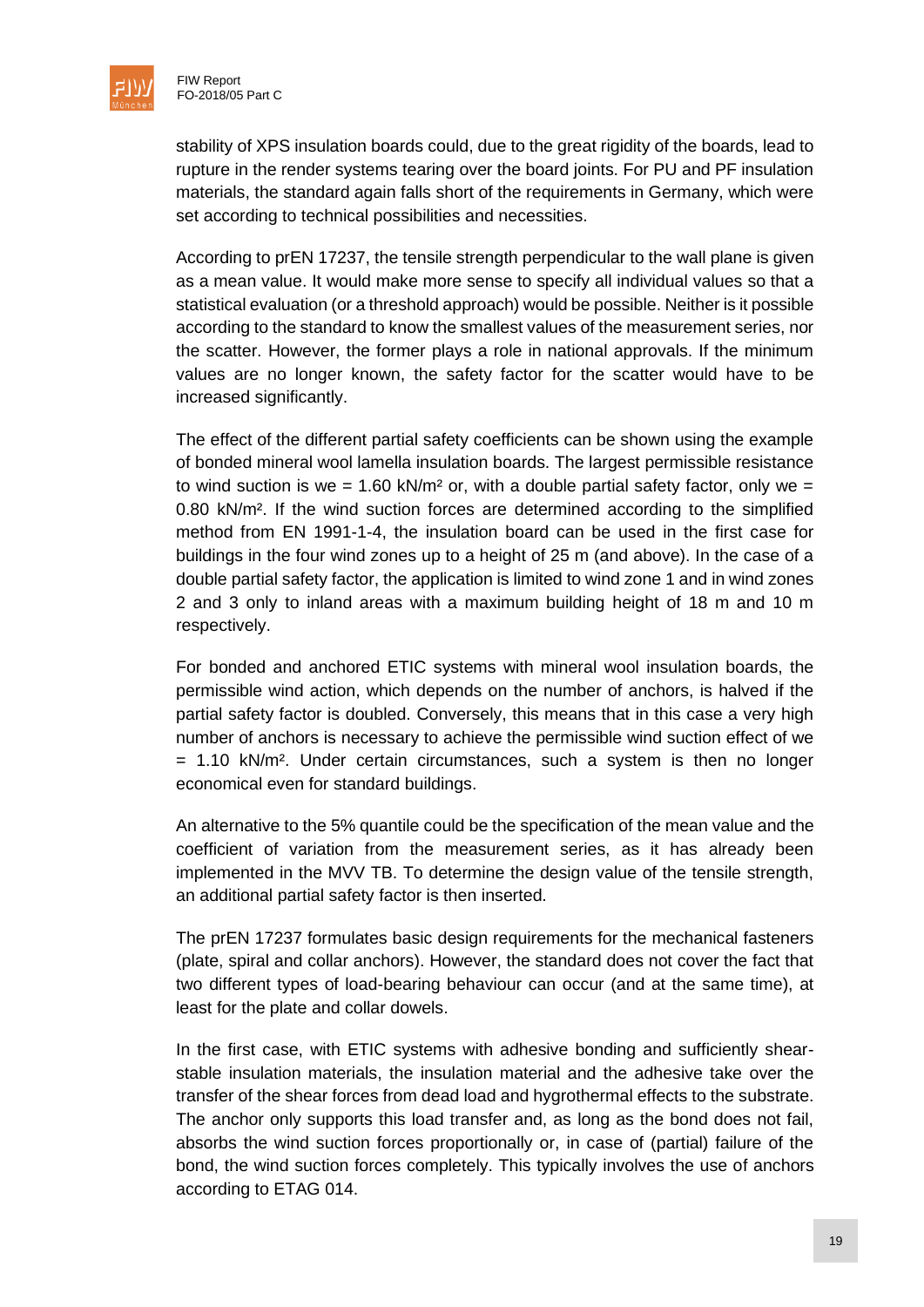

In the second case, for systems without bonding or with insulating materials that are not sufficiently shear-stable, there is a deviating load-bearing behaviour. The anchors must also absorb the shear forces from dead load and hygrothermal effects. This is associated with the permanent effect of shear forces and possibly bending moments on the fastening elements. This typically is associated with the use of anchors according to ETAG 020. However, the standard only considers the requirements for anchors according to ETAG 014, i.e. for wind suction.

As a rule, the anchors are designed for tension. They form the tension strut in the bracket support model for anchored systems and also take up the load in the case of wind suction. The anchors are normally not intended for the shear load that could be problematic with increasingly thicker and thus "softer" systems. The thicker the insulation material, the smaller the bedding stiffness. This means that with increasing insulation thickness, the displacement of the system in the plane of the slab increases and thus also the shear stress on the anchors.

The prEN17237 is on rigid substrates only, not for timber like substrates etc. Hence the system variant of soft wood fibre insulation boards, which are fixed to the timber construction exclusively with screws and plates as well as staples, is missing. This variant is comparable to type (V) in the standard, the purely mechanically fastened ETICS with plate anchors.

From the basic requirements for the adhesive mortar or adhesive, it follows that adhesive mortar or adhesive or adhesive foam are involved in the transmission of forces, which must be taken into account in the intended load-bearing model and verification concept.

If one compares the basic requirements for the insulation material with the previous building authority approvals, it becomes apparent that the dimensional stability of the insulation materials is regulated very "generously" in the standard. The dimensional stability limits mean that cracks can develop in the rendering system, which in turn can lead to increased water absorption and reduce durability in the long term.

A serious deficiency concerns the tensile strength test perpendicular to the plane of the wall. The results must not only be given as an average value, all individual values should always be given so that a statistical evaluation is possible. The inaccuracy of stating only the mean values leads to the fact that neither the smallest values (which form the basis of the currently valid national principles) nor the scatter of the test series are known. In order to achieve the desired system safety, the partial safety factor "spread" would then have to be significantly increased, which could lead to systems conforming to standards not being applicable in practice in many cases.

PrEN 17.237:2020 defines system variants for which, in part, there is insufficient experience regarding shear capacity. No suitable tests are planned to be able to assess the stability in this respect.

Solely bonded systems with a bonded surface proportion of at least 40 % are described with rendering weights of up to 30 kg/m² and insulation thicknesses of up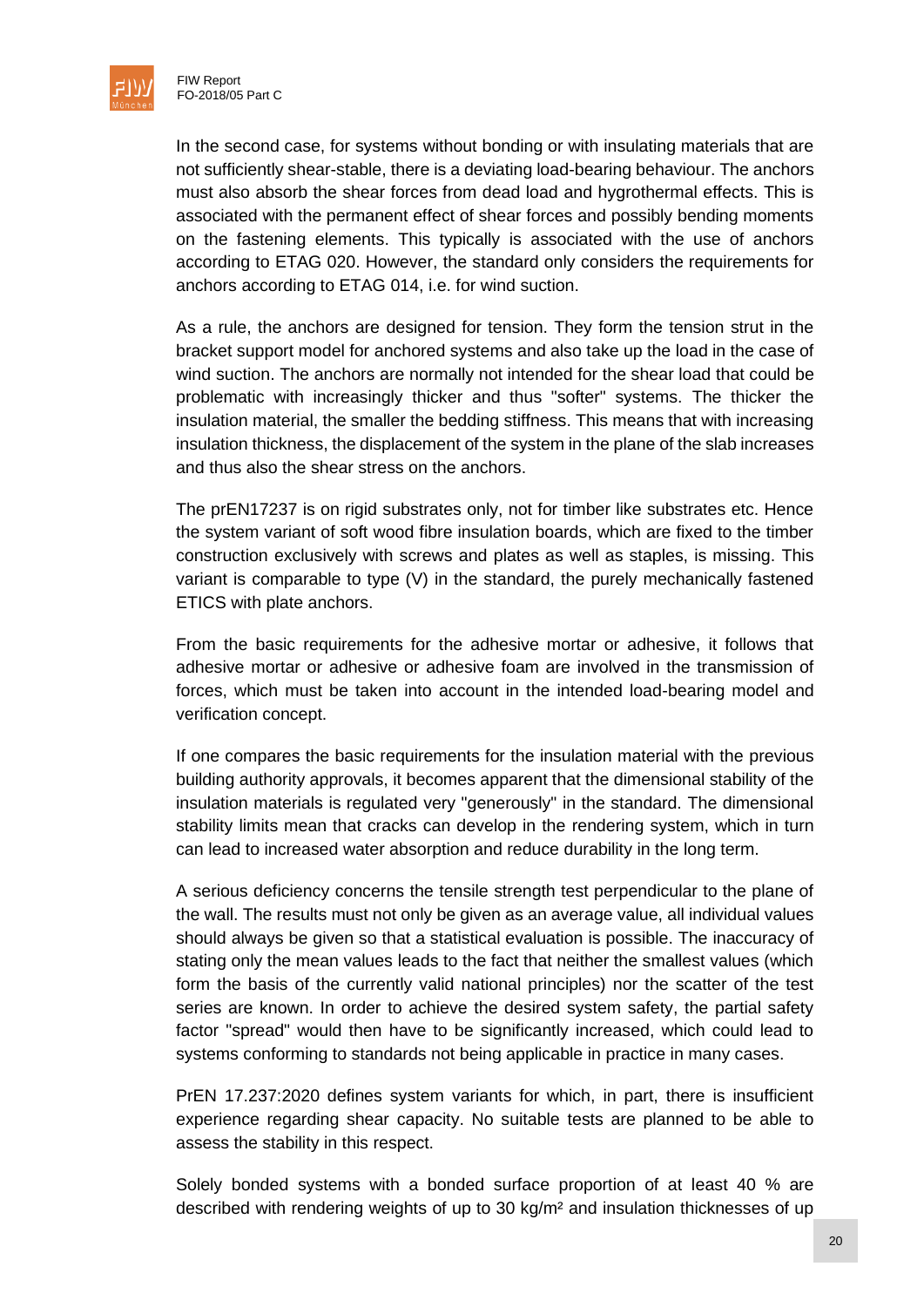

to 400 mm. This corresponds to our experience in Germany, but not with elasticised EPS. In the system with a bonded area of at least 40 % and anchors, the rendering weight is even increased to 40 kg/m², with no restriction to certain EPS types (e.g. with minimum shear modulus and shear strength).

Solely bonded systems with a bonded surface proportion of at least 40 %, rendering weights of up to 30 kg/m² and insulation thicknesses of up to 400 mm correspond to the research result in Germany in connection with mineral wool lamella insulation boards, not with mineral wool insulation boards, whereby these are also not provided for in the standard for exclusively bonded systems.

The bonded and anchored systems, in connection with mineral wool insulation boards, must be examined and assessed with great care, as the insulation boards no longer have any reserves. For mineral wool insulation boards, shear modulus and shear strength are not defined in prEN 17237. An examination according to the current state of the standard would not be sufficient for a qualified assessment. This system structure would have to be additionally examined according to national principles, which does not correspond to the purpose of the standard.

With rigid insulation materials, such as XPS boards, which have a high load-bearing capacity, it would in principle be possible to design a functional system structure according to the standard. However, the defined adhesive tensile strength of the adhesive in the wet state with ϬHz,ns ≥ 30 kPa would be too low, so that there is a risk of large-area detachment.

#### <span id="page-21-0"></span>**5.1 Thermal expansion and thermal shock**

ETICS are subject to a permanent temperature change that occurs either slowly over the seasons or daily over a night/day course. The increase in temperature leads to an expansion of the materials and vice versa. Since slow temperature change slowly penetrates the system giving time to the system to react to it with a corresponding adjustment of its geometric dimensions, the investigation aims to analyse the influence of sudden temperature changes on the components. Indeed, the role of the mechanical behaviour of the materials regarding damage mechanisms is unclear.

The issue is assessed by replaying an abrupt change of temperature on the surface of the system. The warmed-up façade at 60°C by the solar radiation is suddenly hit by a cool rain at 10°C.

A simple model consisting of an organic rendering system and thermal insulation (EPS) bonded to the sand-lime brick substrate is used. The analysis considers only temperature and it is assumed that the render is thermally decoupled by the thermal insulation. This means that the temperature wave does not reach the insulation layer in the period under consideration, whose temperature remains unchanged. For these reasons, the insulation type should have no influence on the result of the simulation.

The sudden temperature difference within the rendering system causes residual stresses that subside as the temperature penetrates further into the depth of the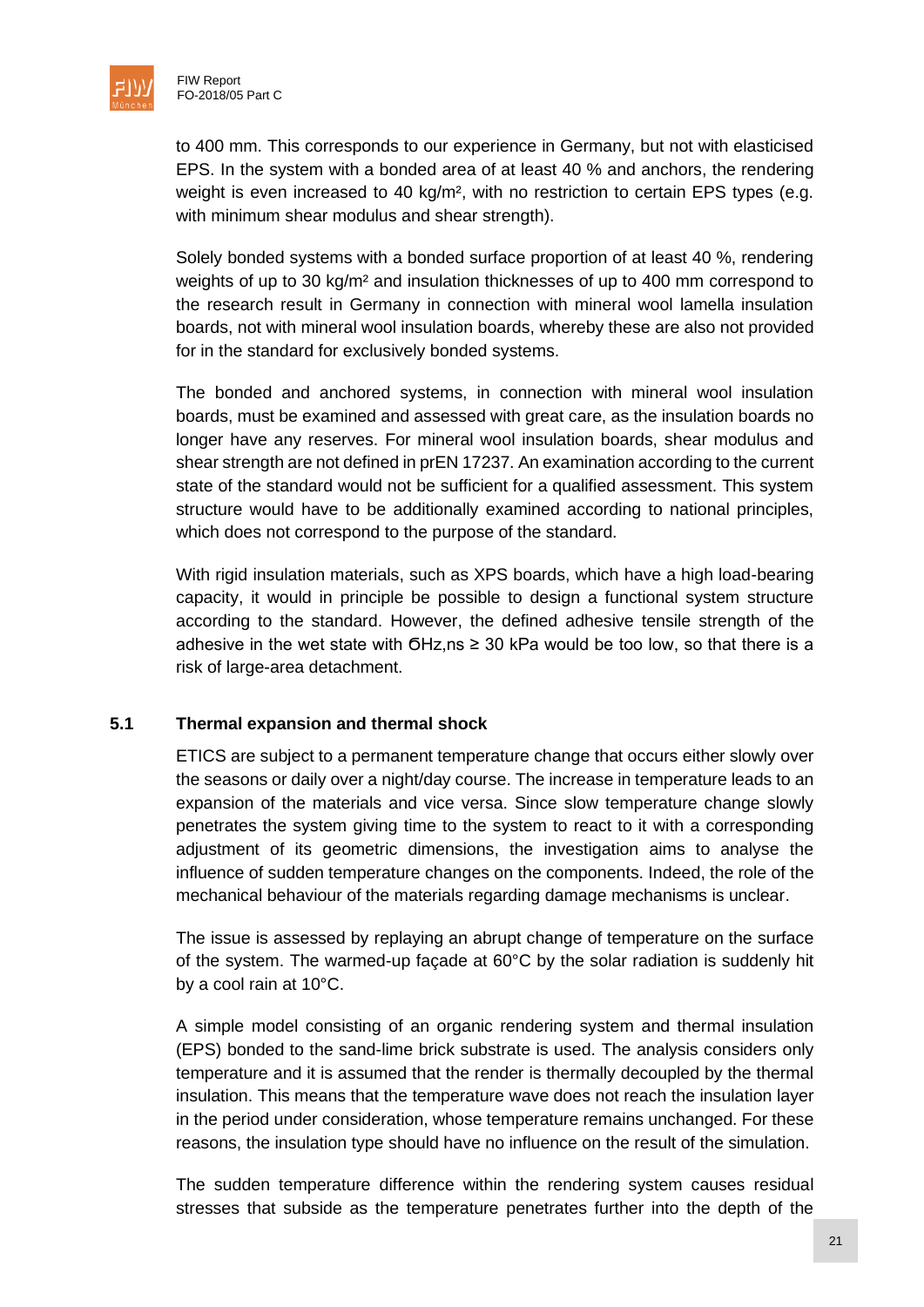

render and the temperature difference within the layer decreases. The residual stresses that occur may possibly be related to cracking in the plaster during a socalled "thermal shock".

However, the investigation is highly simplified. It provides a starting point for further investigations on the topic. Furthermore, further work on the refinement of the material parameters and boundary conditions and the contribution of the water content on the strain are also recommended. This could lead to a better definition of the load on the material and the failure probability.

#### <span id="page-22-0"></span>**5.2 Impact of loads on ETICS**

The wind load acts on the ETICS depending on the location and height of the building and it can be a dynamic pressure or wind suction. The investigation aims to assess the impact of the wind load on the system in terms of deformation distribution and stresses in the thermal layer and rendering system.

The mechanical impact of the wind load is assessed on an ETICS with EPS of 150 mm thickness. The system is simulated as bonded to the substrate through the pointbead method, which covers 40% of the thermal insulation surface, and anchors. The wind load is applied as an extremely high suction of 5 kPa.

The wind load does not lead to major deformations (about 0.18 mm in the middle between the anchor and the edge of the panel) and stresses (maximum around 0.45 N/mm² in the rendering next to the anchor plate) in the system and, therefore, no damages are expected. However, the method used is a static approach. This means that further researches are needed to assess how the system behaves in relation to dynamic wind loads, as would be the case in nature.

Since wind is not the only load that acts on the ETICS surface, further investigations are carried out to assess the impact of temperature, moisture and dead load on the system in terms of distribution of the stresses and deformations.

The study is performed on an ETICS with 400 mm EPS and 12 mm rendering system, which is simplified as one layer. The substrate is instead not modelled. The thermal insulation is fixed on its underside (inside), which corresponds to a full-surface bonding. The model represents an entire façade with ETICS (50 m long and 25 m high) but for symmetry reasons, only a quarter is modelled (25 m long and 12.5 m high). There are also two window sections - one in the middle area of the façade, and one in the edge area. The render is considered as an elastically bedded slab on which dead load and hygrothermal loads act.

The hygric loads lead to a greater deformation than the thermal loads. The deformation due to dead load is small. In practice, these effects normally cannot be separated, as dead loads are always present and temperature changes are accompanied by changes in moisture content. The largest deformations occur in the edge area with the maximum value in the corner. The expansion of the central area is hindered by the surrounding areas. However, the analysis takes into account only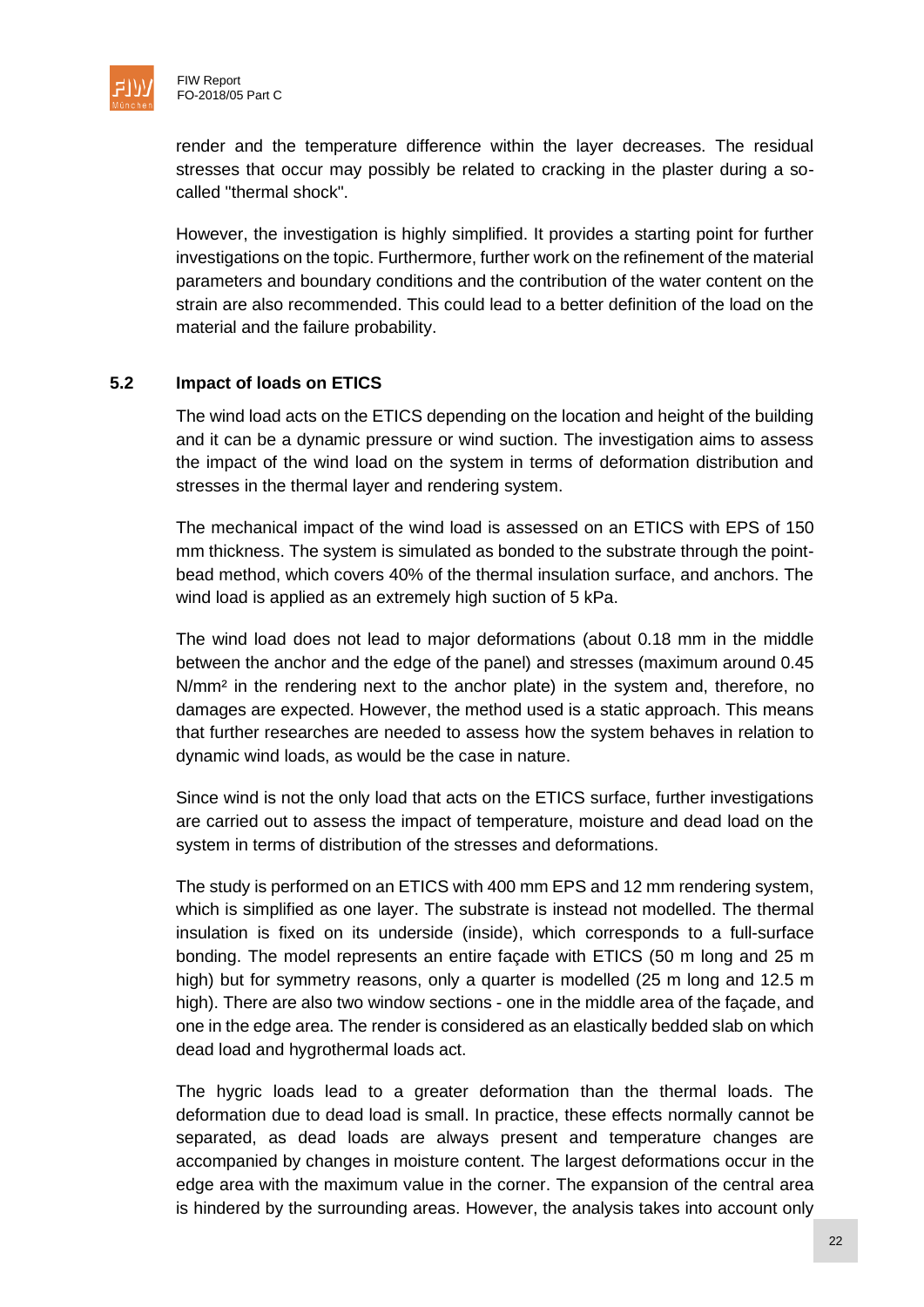

a single façade. This means that the values of the deformation at the edge and the corner may be influenced by adjacent walls.

Several topics have been touched upon to show the possibilities that arise when the system is broken down and sub-areas are considered. Each of these topics would need to be explored further. Furthermore, further testing of material properties and material-material interaction are needed, in order to validate the models and align them with experience from practice. Additionally, large-scale effects need to be considered such as constraints from adjacent building parts, windows, corner-corner intersections, roof-wall areas etc.

# <span id="page-23-0"></span>**6 Summary**

ETICS show a good hygrothermal performance within the range of the values and boundary conditions analysed. The rendering system and its properties such as water absorption and water vapour resistance play an important role in the moisture balance of the system and, therefore, in its functionality. Numerous mechanical and hygrothermal models were set up and validated during this project as planned and can now be used for future research and investigations on various topics identified in the course of this work.

Additional gaps, lack of information and shortcomings on statical issues were identified by the external experts' report, that need to be addressed within the discussions of the standardization committees, e.g. if the partial safety factor for the load-bearing capacity of the anchors needs to be increased because of no longer knowing the statistical scatter or the minimum values. This might lead to a higher number of anchors, which may make the systems uneconomical. However, in the meanwhile WG 18 started to revise prEN 17237 to address this shortcoming.

On the other hand, changes in the system components led to changed behaviour of the whole system. In recent years, there has been a trend towards thicker composite thermal insulation systems. With thicker systems, the bedding stiffness is lower than with thin ones, which leads to greater deformations. This must be taken into account in the future for systems that might become even thicker.

# <span id="page-23-1"></span>**7 Recommendations for next steps and future work**

The unsolved questions are related to the effect of static and dynamic loads on the hygrothermal and mechanical performance of ETIC-system and the influence of its characteristics on the response to the impact of the load. This is also correlated to the ageing mechanisms that occur in the system influencing its performance.

**·** Thermal conductivity in moist materials: The impact of moisture on the hygrothermal performance of the system is considered in design values by the pragmatic approach in ISO 10456. However, this approach might underestimate the heat-transport in wet materials in some boundary conditions due to neglecting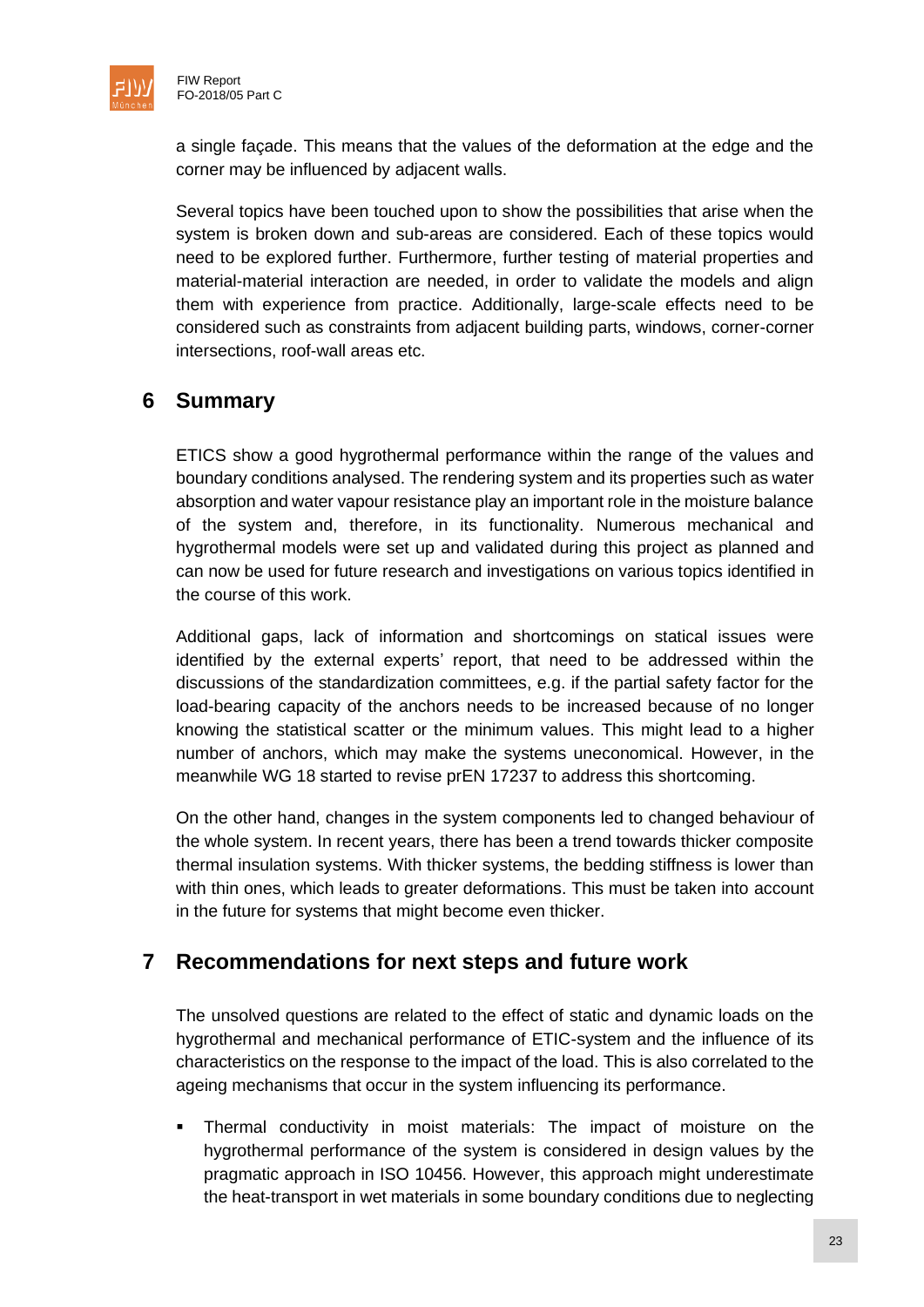

latent heat and phase changes. Especially the conversion coefficients and the range of the validity for some materials have to be adjusted. This involves systematic testing of different materials and material groups with several moisture contents and several different boundary conditions. Measurement could be carried out at dry conditions, 0.1%, 0.5%, 2% by Vol.), considering different thermal insulation materials (organic / inorganic or open / closed structured, sustainable etc.) and material parameters (e.g. water vapour diffusion resistance).

**•** Influence of moisture on the mechanical performance: Moisture influences the mechanical performance of the system affecting both the performance of the thermal insulation itself and the interaction between the insulation layer and the rendering system. The bond strength between these two layers changes due to relative humidity and in case of rain and frost as well. Since the amount of water that penetrates the system remains in the outer layer of the thermal insulation next to the base coat, the effect of moisture on the interaction between the thermal insulation and the rendering system could be amplified.

This could be tested by analysing the impact of different amounts of moisture contents on the bond strength (possible steps could be dry, 0.5%, 2%, 10%), considering different thermal insulation materials (MW, EPS, Wood fibre, etc.) and rendering systems (organic and inorganic) as well as other material parameters (e.g. water absorption). Testing shall also consider the impact of repeated wetting and drying – with and without frost.

▪ The analytical calculation of the deformation of an ETICS system is generally carried out on the model of the elastically bedded slab strip. It is assumed that the axial rigid rendering is connected to the shear-stiff insulation material and that this in turn is connected on its opposite side to the rigid substrate.

The shear modulus of the insulation material is an important material property for the ETIC system. In connection with the insulation thickness, the bedding stiffness for the plaster system results. Whereby with the same loads and axial stiffness of the rendering, the displacement of the system become greater with smaller bedding stiffness and vice versa.

The thicker the insulation material, the smaller the bedding stiffness. This means that with increasing insulation thickness, the displacement of the system in the plane of the slab increases and thus also the shear stress on the anchors.

As a rule, however, the anchors are designed for tension. They form the tension strut in the bracket support model for anchored systems and also take up the load in the case of wind suction. The anchors are normally not intended for the shear load mentioned above, which could be problematic with increasingly thicker and thus "softer" systems.

It is therefore proposed to analyse the shear loading of the anchors in the context of thick insulation systems for different insulation materials. The study could be carried out for EPS, mineral fibre and wood fibre insulation or others. The shear moduli for the insulation materials mentioned are known within a range. In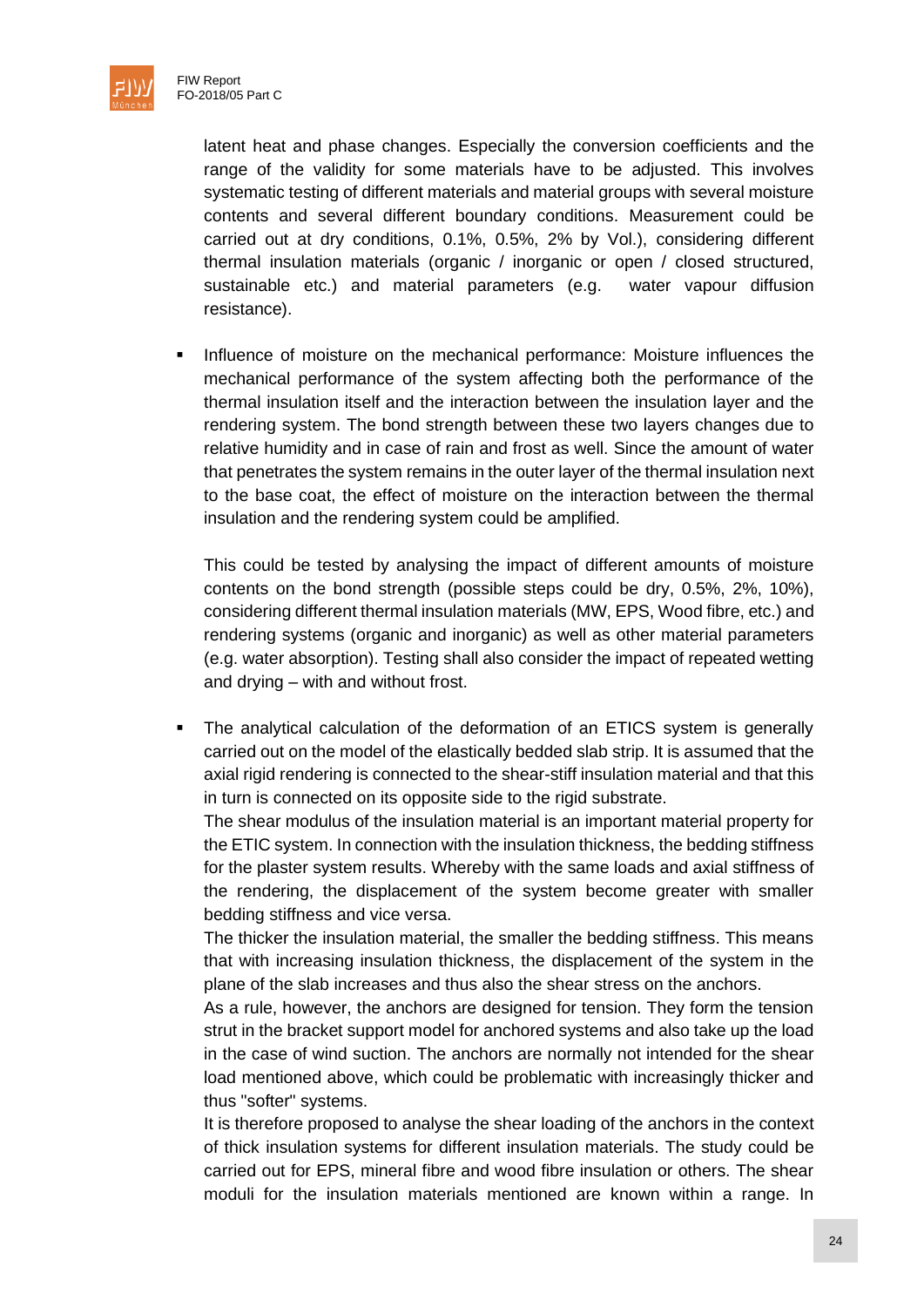

addition, these values, especially for wood fibre insulation, can be validated by determination in the laboratory.

The studies should first be carried out on a theoretical model, whereby a linearelastic behaviour is initially assumed for the insulation material within the deformation range. The displacements should be determined numerically and compared with the analytical solutions. The determination of the forces acting on the anchors and the response of the anchors should again be carried out using FEM.

Experimental investigations can also be carried out to validate the calculations, although the set-up would still have to be agreed in the expert group. In this case, FIW proposes sample size and sample thickness regarding the increase of thickness in ETICS.

Durability aspects: The evaluation of the ETICS durability is performed through the threshold approach, in which the properties are tested after the exposition to hygrothermal conditions to check if the threshold value is reached. The use of this method does not guarantee the evaluation of the service life and the gradual deterioration of the material is not considered. The projection and calculation of the service life would be possible instead through the approach based on the evaluation of the deterioration of properties over time and exposure if the deterioration is known in dependence of boundary conditions and a failure criterion is defined. This method requires the investigation of the material-specific degradation mechanisms, the limit value for key properties, the accelerating factors and the comparison between short- and long-term exposure. The study has to be carried out for the relevant material and for the parameters of their interaction (rendering system, thermal insulation, adhesive) firstly limited to typical products in each product group.

Analysis of the hygrothermal and mechanical influence on the relevant properties of components and the interlocking between layers through laboratory test under accelerated exposure, i.e. comparison of the deterioration of the same property at different severities of the exposition (temperature range between 20°C and 70°C and relative humidity range between 30% and 90%). Determination of the accelerating factor for each exposure by comparison (possible use of established relations, e.g. Arrhenius Law).